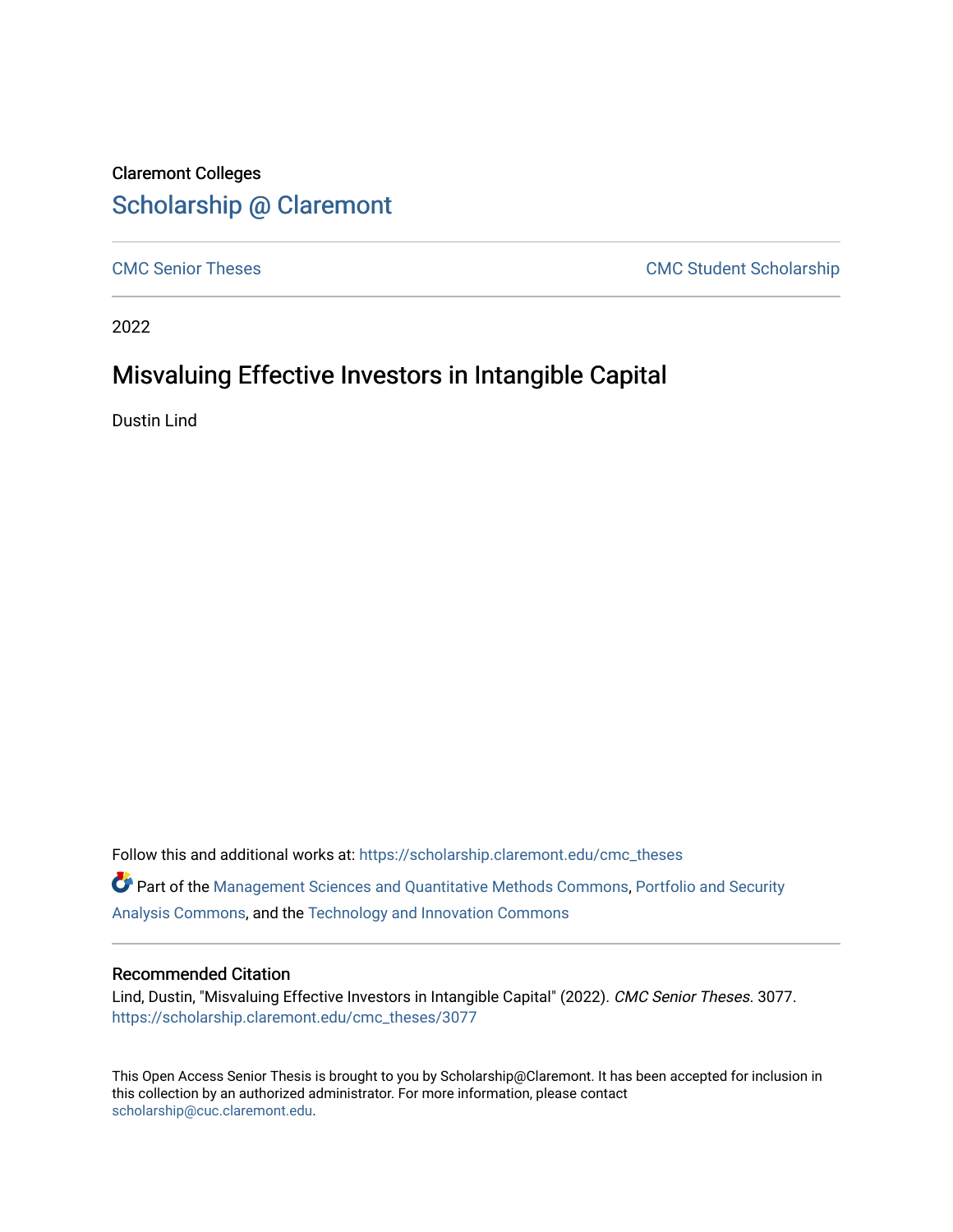Claremont McKenna College

# **Misvaluing Effective Investors in Intangible Capital**

submitted to Professor Darren Filson

by

#### Dustin Lind

for

Senior Thesis Spring 2022 April 25, 2022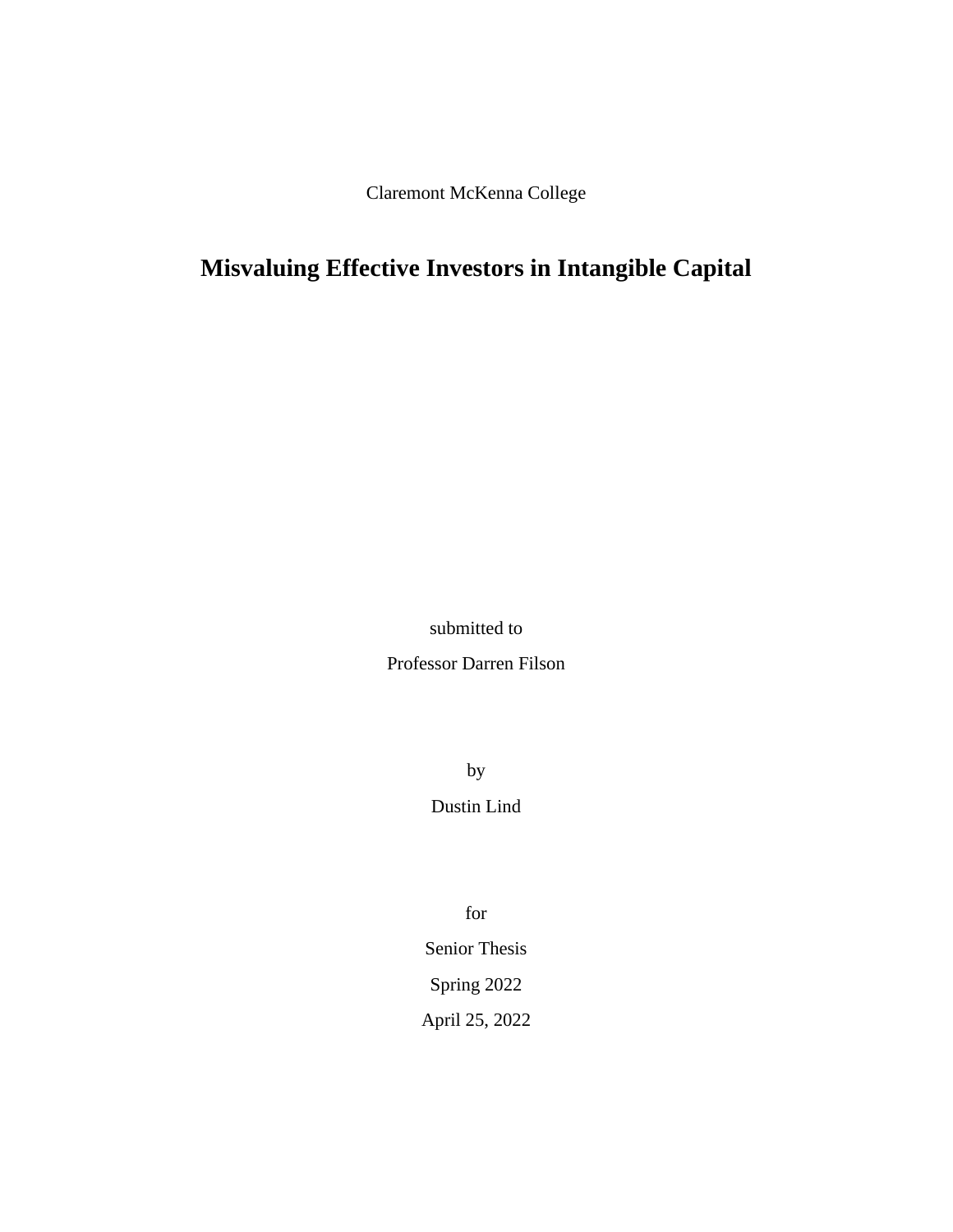#### Abstract

<span id="page-2-0"></span>Cohen et al. (2013) measure a firm's ability at investing in knowledge capital, a type of intangible capital, through a model that captures how well a firm translates R&D intensity into future sales growth. Using this model, they show that an investment portfolio comprised of firms that have high R&D spending ability and high R&D intensity earn significant positive abnormal returns. I modify their model to capture a broader investment in intangible capital by replacing R&D intensity with SG&A intensity and substituting sales growth with gross profit growth. My measure of ability at investing in intangible capital has two main advantages over Cohen et al.'s (2013) measure. The first advantage is that it can be applied to a larger sample of firms. This is because current US accounting standards give firms discretion over how they report their R&D spending – a proxy for investments in knowledge capital – so many firms do not report this expense separately from SG&A despite evidence of intangible capital creation. The second advantage of my model is that it considers the simple fact that investments can result in revenue generation and/or cost savings, both of which are valuable to a firm. Cohen et al.'s (2013) measure depends on sales growth, so it does not consider firms that are successful at converting intangible capital investments into cost savings. In performing a calendar-time portfolio analysis using my SG&A spending ability measure, I find strong evidence that, on average, firms that have a track record at effectively investing in intangible capital (demonstrate a high ability while also investing heavily in this area) experience positive abnormal returns. Namely, an equal-weighted long portfolio strategy that invests in firms that score in the top quintile of effectiveness has four- and five-factor alphas (using the factors suggested by Carhart 1997 and Fama and French 2016) of 68 (*t* = 4.023,  $p < 0.001$ ) and 68 basis points per month ( $t = 3.868$ ,  $p < 0.001$ ), respectively, which both translate to annual abnormal returns of roughly 8.5%. I also construct a version of my ability measure that depends on sales growth, instead of gross profit growth and find that this specification is not a strong predictor of abnormal returns. Lastly, I perform two additional calendar-time portfolio analyses, sorting firms into portfolios by R&D intensity and Cohen et al.'s (2013) original measure of R&D spending ability as well as a modified ability measure that depends on gross profit growth. I find that I am unable to replicate Cohen et al.'s (2013) findings using an updated sample. Additionally, I find that portfolios sorted on an R&D spending ability measure that depends on gross profit growth produce abnormal returns. However, because these portfolios have a small number of stocks these abnormal returns could be due to firm-specific idiosyncratic shocks.

Github data and code repository is available at<https://github.com/dustin-lind/Senior-Thesis>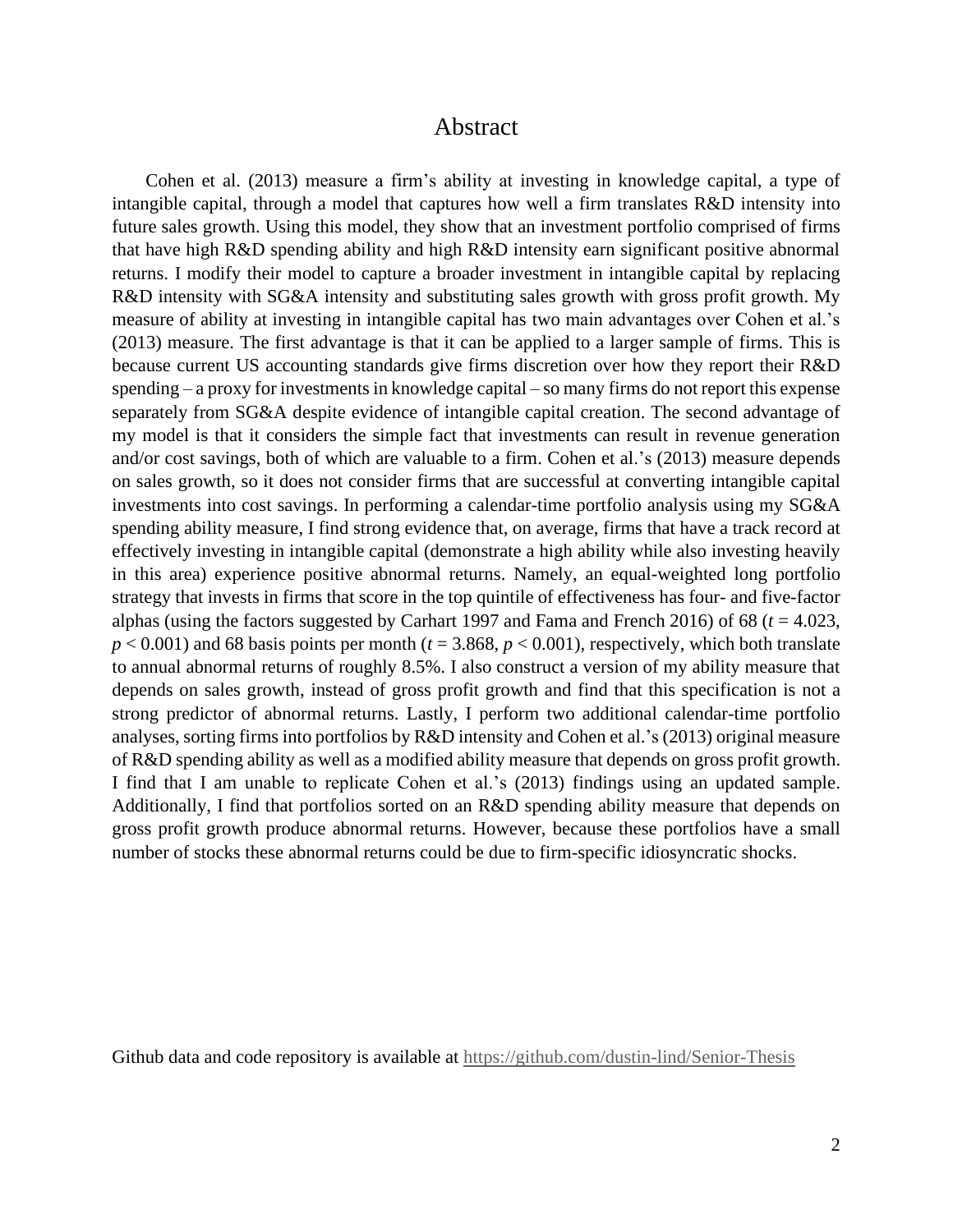# Contents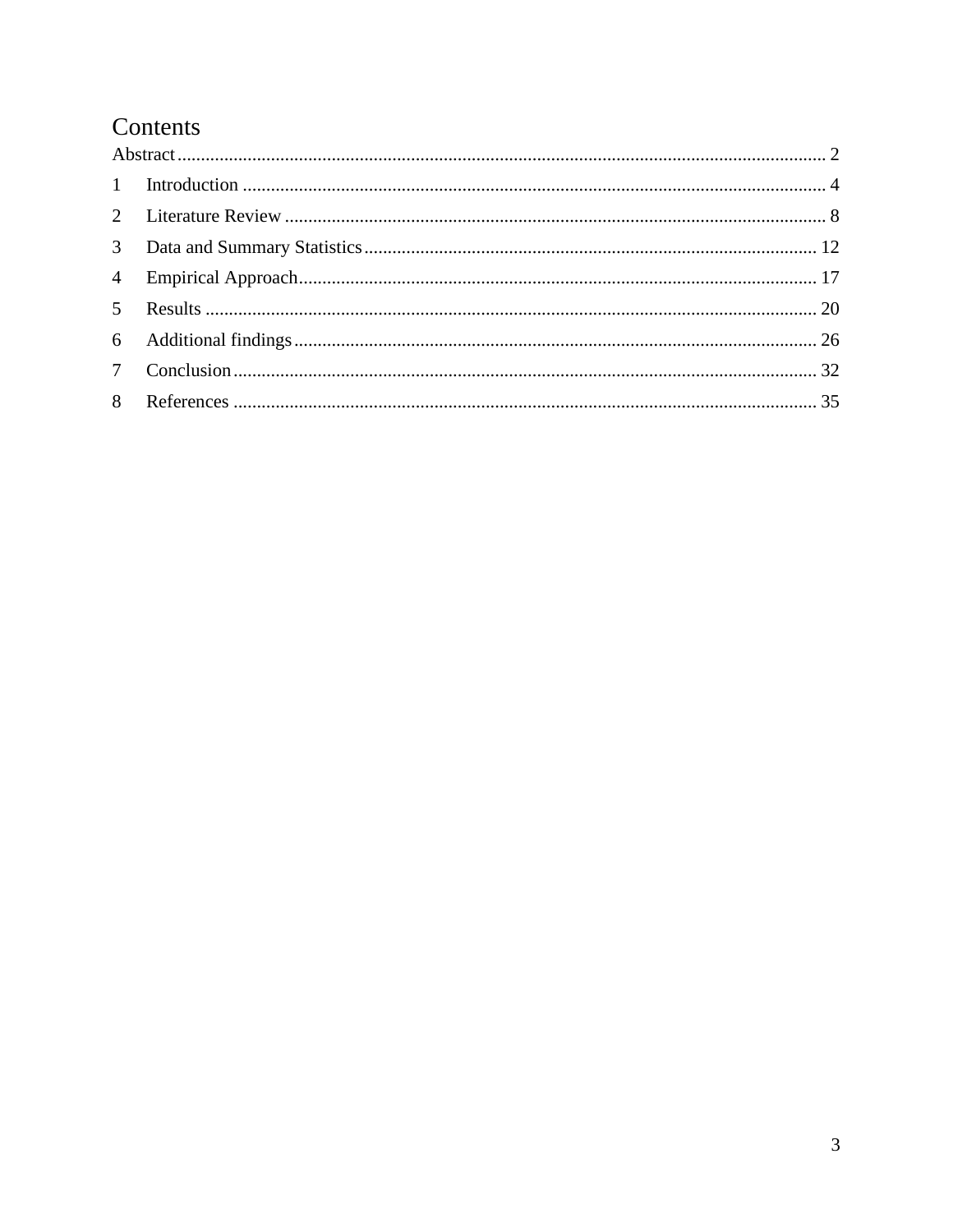#### <span id="page-4-0"></span>1 Introduction

In an efficient market, stock prices fully incorporate the value of a firm's intangible assets. Thus, investments in intangible capital should not be associated with future abnormal stock returns. However, there is a growing body of literature, which I summarize below, that highlights the market's inability to properly value firms' investments in intangible capital. In this paper, I build on this literature by modifying Cohen et al.'s (2013) model for measuring a firm's R&D spending ability. R&D is widely recognized as a proxy for the amount that a firm spends on a type of intangible capital known as knowledge capital. Cohen et al.'s (2013) ability measure captures how well a firm's past R&D spending intensity translates into future sales growth. After sorting firms into portfolios based on their R&D spending ability and R&D spending relative to sales ("R&D intensity"), Cohen et al. (2013) perform a calendar-time portfolio analysis. Their results indicate that over their 1980 to 2009 sample period, firms that have a high R&D spending ability estimate and a high R&D intensity earn significant positive abnormal returns. Namely, an equal- and valueweighted portfolio of firms that have high R&D spending ability and high R&D intensity earn four-factor alphas (using the factors suggested by Carhart 1997) of 90 ( $t = 3.11$ ) and 78 basis points per month  $(t = 2.27)$ , respectively. This translates to annual abnormal returns of 11% and 9.8%.

Cohen et al.'s (2013) model for measuring R&D spending ability suffers from two major shortcomings. First, their model is designed such that to compute an ability score for a firm in their sample, they must omit those that do not report R&D spending despite evidence of intangible capital creation. Previous literature (see Koh and Reeb 2015) find that a substantial number of firms don't report R&D spending despite filing patents. For this reason, I develop a broader measure of ability at investing in intangible capital based on SG&A spending, which is recognized in economic literature as a proxy for the total amount that a firm invests in intangible capital. Also,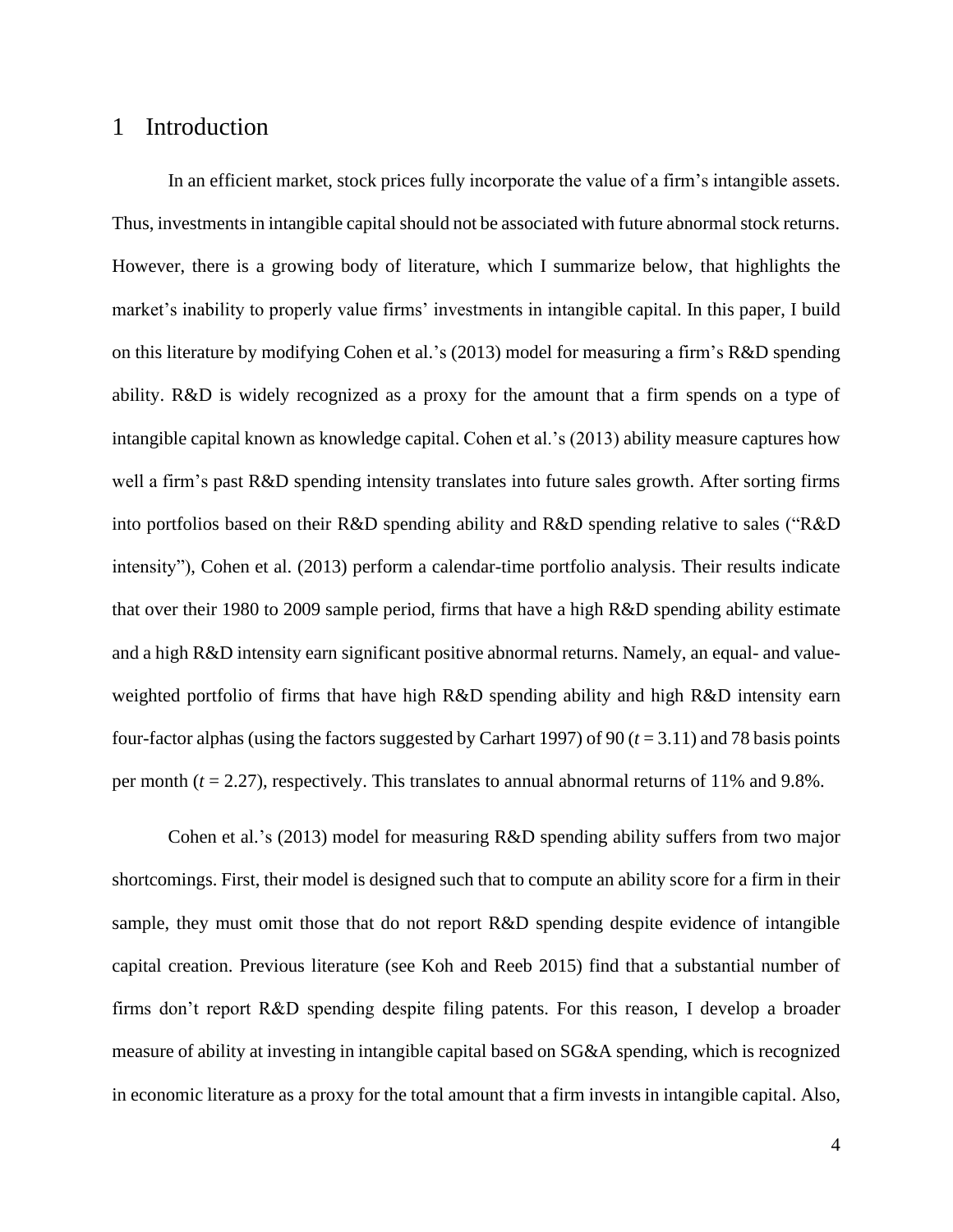SG&A is an expense that virtually every firm reports. I find that of the 21,000+ firms with common stocks listed on the NYSE, AMEX, and NASDAQ over the past 40 years, almost 90% report SG&A spending in a given year. Only 54% of these firms report R&D spending. I demonstrate that my new measure based on SG&A spending can be applied to a larger sample of firms than was possible in Cohen et al.'s (2013) study. This availability of data allows me to increase my sample size and minimize the risk of filtering my sample on industry-specific accounting standards. The second shortcoming of Cohen et al.'s (2013) ability measure is that it does not capture intangible capital investments that result in cost savings. Their measure of ability is based on how successful a firm is at converting intangible capital investments into future sales growth. But cost savings ultimately affect the present value of a firm's future cash flows, and thus should be considered in a measure of ability. I account for this by constructing my ability measure to reflect how SG&A spending intensity translates into future gross profit growth, instead of future sales growth.

Using this modified measure of ability at investing in intangible capital (also referred to in this paper as "SG&A spending ability"), I estimate whether firms that have a high ability at investing in intangible capital and invest heavily in this area experience significant positive abnormal stock returns. I follow Cohen et al.'s (2013) approach for sorting firms into portfolios, but I classify firms into portfolios based on my SG&A spending ability measure and a firm's SG&A intensity instead of R&D spending ability and R&D intensity. I place my most effective investors (high ability and high intensity) in the "GoodSG&A" portfolio and ineffective investors (low ability and high intensity) in the "BadSG&A" portfolio. I also create a hedge portfolio that takes a long position in the GoodSG&A portfolio and a short position in the BadSG&A portfolio.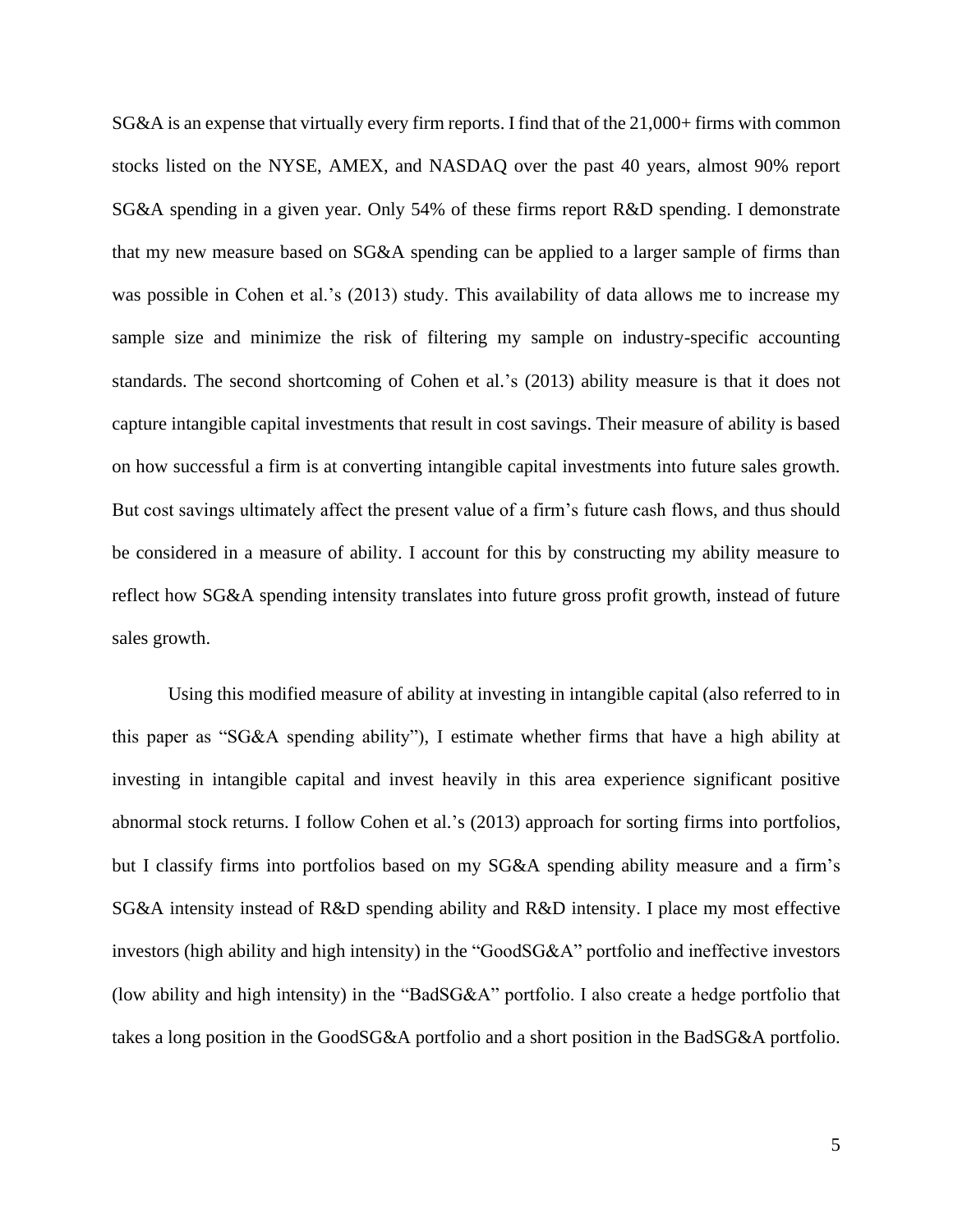To identify whether investors correctly value firms that are effective at investing in intangible capital, I perform a calendar-time portfolio analysis using 40 years of past monthly stock data on each of my portfolios. I calculate four-factor alphas (Carhart 1997), and five-factor alphas (Fama and French 2016) for each of the portfolios to determine their abnormal returns. I find that the GoodSG&A portfolio earns significant positive abnormal returns when using the multifactor models: the equal-weighted GoodSG&A portfolio has a Carhart four-factor and Fama/French fivefactor alpha of 68 ( $t = 4.023$ ,  $p < 0.001$ ) and 68 basis points per month ( $t = 3.868$ ,  $p < 0.001$ ), respectively, which both translate to annual abnormal returns of roughly 8.5%. Meanwhile, the value-weighted GoodSG&A portfolio have four- and five-factor alphas of 24 ( $t = 1.428$ ,  $p = 0.154$ ) and 20 basis points per month  $(t = 1.176, p = 0.241)$ , respectively, indicating that investors more accurately price the larger firms than the smaller firms in this portfolio. Nevertheless, these results still indicate that, on average, a firm that demonstrates high effectiveness at investing in intangible capital will experience statistically significant positive abnormal returns. In contrast, the BadSG&A portfolio does not experience strong significant abnormal returns. The equal-weighted BadSG&A portfolio have four- and five-factor alphas of 29 ( $t = 1.975$   $p = 0.049$ ) and 26 basis points per month ( $t = 1.696$ ,  $p = 0.091$ ). Likewise, the value-weighted BadSG&A portfolio have four- and five-factor alphas of 1 ( $t = 0.076$ ,  $p = 0.940$ ) and -18 basis points per month ( $t = -1.063$ ,  $p = 0.289$ . These results indicate that the larger firms seem to experience lower risk-adjusted returns than the smaller firms in the BadSG&A portfolio. Lastly, the equal- and value-weighted hedge portfolios have five-factor alphas of 41 basis points per month ( $t = 2.180$ ,  $p = 0.030$ ) and 39 basis points per month  $(t = 1.641, p = 0.102)$ , respectively.

Additionally, I try to replicate the findings of Cohen et al.'s (2013) study using updated data, as it was the inspiration for my empirical approach. Using monthly stock data from July 1980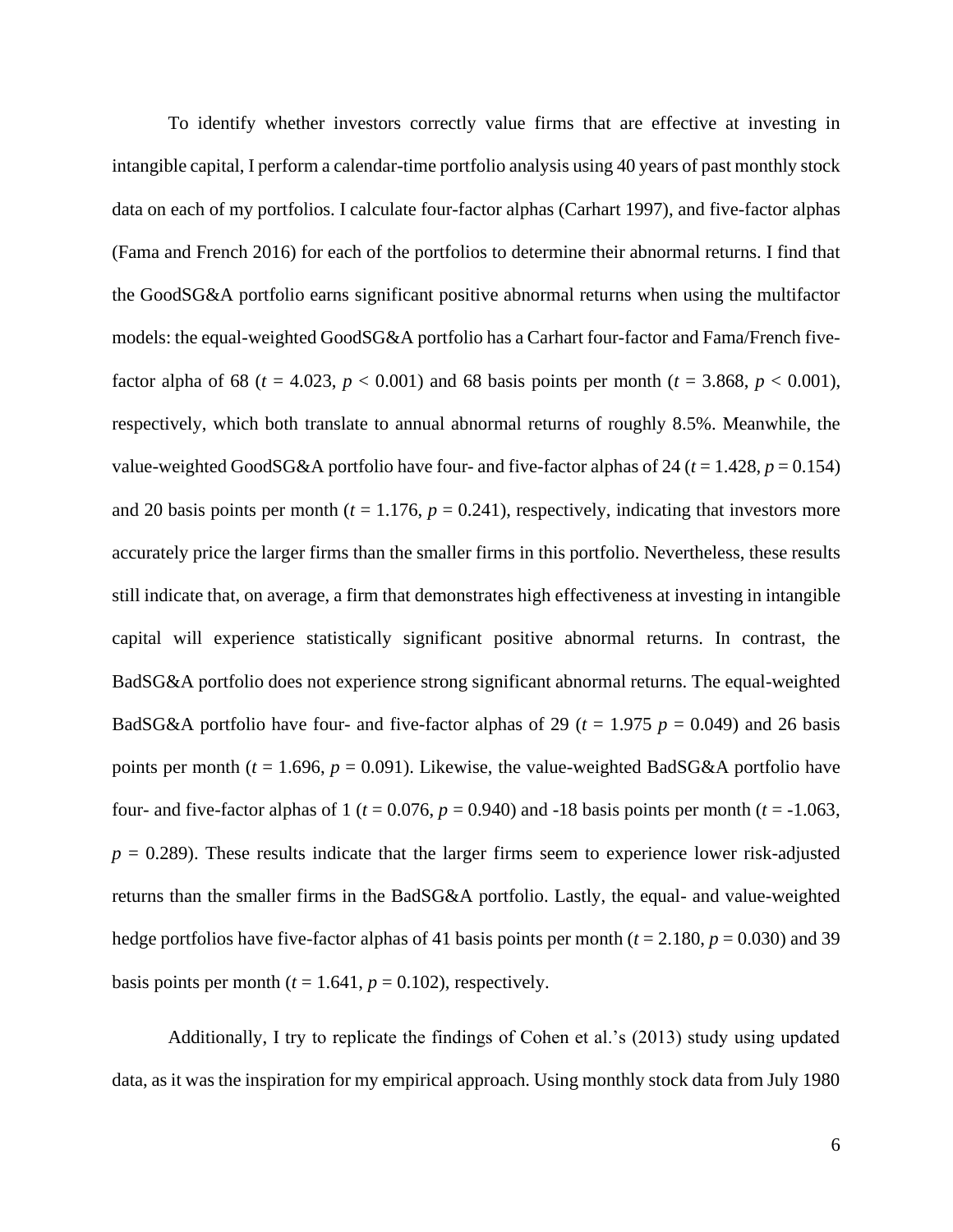to June 2020, I ran a calendar-time portfolio analysis employing their original measure for firmlevel R&D spending ability and R&D spending intensity. I also ran another portfolio analysis using a model for R&D spending ability that depends on gross profit growth instead of sales growth, to account for potential cost savings that result from R&D activity. Using updated data, sorting firms into portfolios based on Cohen et al.'s (2013) original measure for R&D spending ability and spending intensity, and calculating Carhart four-factor alphas (as done in Cohen et al. 2013), I find little indication that firms in the equal- and value-weighted BadR&D and GoodR&D portfolios earn abnormal returns. Essentially, I am unable to replicate the findings of Cohen et al.'s (2013) paper using updated data. When I sort firms using my measure for R&D spending ability that depends on gross profit growth, I find that firms in the equal- and value-weighted GoodR&D portfolios have both large and significant abnormal returns. The equal-weighted GoodR&D portfolio has four- and five-factor alphas of 133 ( $t = 3.327$ ,  $p < 0.001$ ) and 122 basis points per month ( $t = 2.983$ ,  $p = 0.003$ ), respectively. Additionally, my value-weighted GoodR&D portfolio has four and five-factor alphas of 79 ( $t = 1.990$ ,  $p = 0.047$ ) and 82 basis points per month ( $t =$ 2.068,  $p = 0.039$ ). Using the five-factor alphas, these translate to annual returns of 15.7% and 10.3%, respectively. However, I find that the number of stocks in this GoodR&D portfolio is well below the 30-stock minimum (as suggested by Statman 1987) to be considered a well-diversified portfolio. Thus, it's unclear if the abnormal returns experienced by these portfolios are due to firmspecific idiosyncratic shocks or the variables that I used for the sorts (i.e., R&D spending ability and R&D intensity).

The rest of my paper proceeds as follows. Section 2 discusses the related literature. Section 3 explains the data and my measure for SG&A spending ability. Section 4 describes the empirical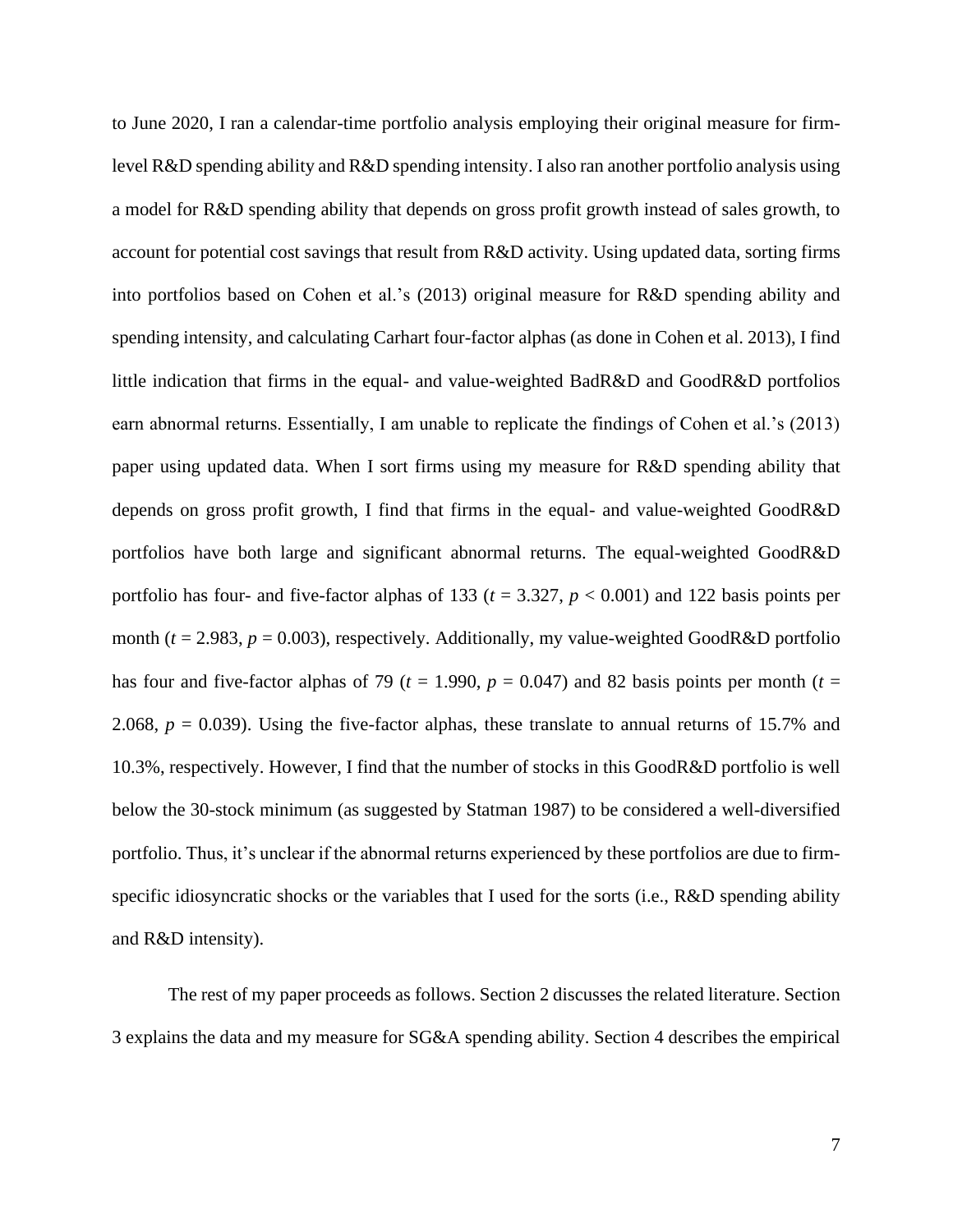approach that I use in my analysis. Section 5 presents the results. Section 6 presents additional results. Finally, Section 7 summarizes my findings and its implications.

### <span id="page-8-0"></span>2 Literature Review

This paper extends previous research on the impact of firms' investments in intangible capital (also known as "intangible assets") on firm value. According to Generally Accepted Accounting Principles (GAAP), firms cannot capitalize investments in intangible assets on their balance sheet. Instead, all investments in intangibles must be expensed in the current year –usually under sales, general and administrative (SG&A) or in separate subcategories such as research and development (R&D) and advertising. Eisfeldt et al. (2021) observe how intangible assets are largely absent from traditional measures of firm value despite their growing importance in firms' capital stocks. Multiple studies, including those conducted by Eisfeldt and Papanikolaou (2013b), Falato et al. (2013), Belo et al. (2019), and Ewens et al. (2020) estimate that intangible capital on average comprises approximately half of firm value, with variation from this mean depending on industry factors, such as the labor skill-level and consumer product orientation. Belo et al. (2021) find that the two primary categories of intangible capital, knowledge capital and brand capital, account for 20-43% and 6-25% of firm value, respectively. All else equal, the estimated firm-value decomposition is largely explained by how costly it is to adjust inputs to changing economic conditions, with more valuable types of capital being those with higher adjustment costs. Additionally, with GAAP not requiring the value of intangible assets to be reported on firms' financial statements, several researchers, including Chan et al. (2001) and Eisfeldt et al. (2021) have underscored how these rules complicate the process of equity valuation.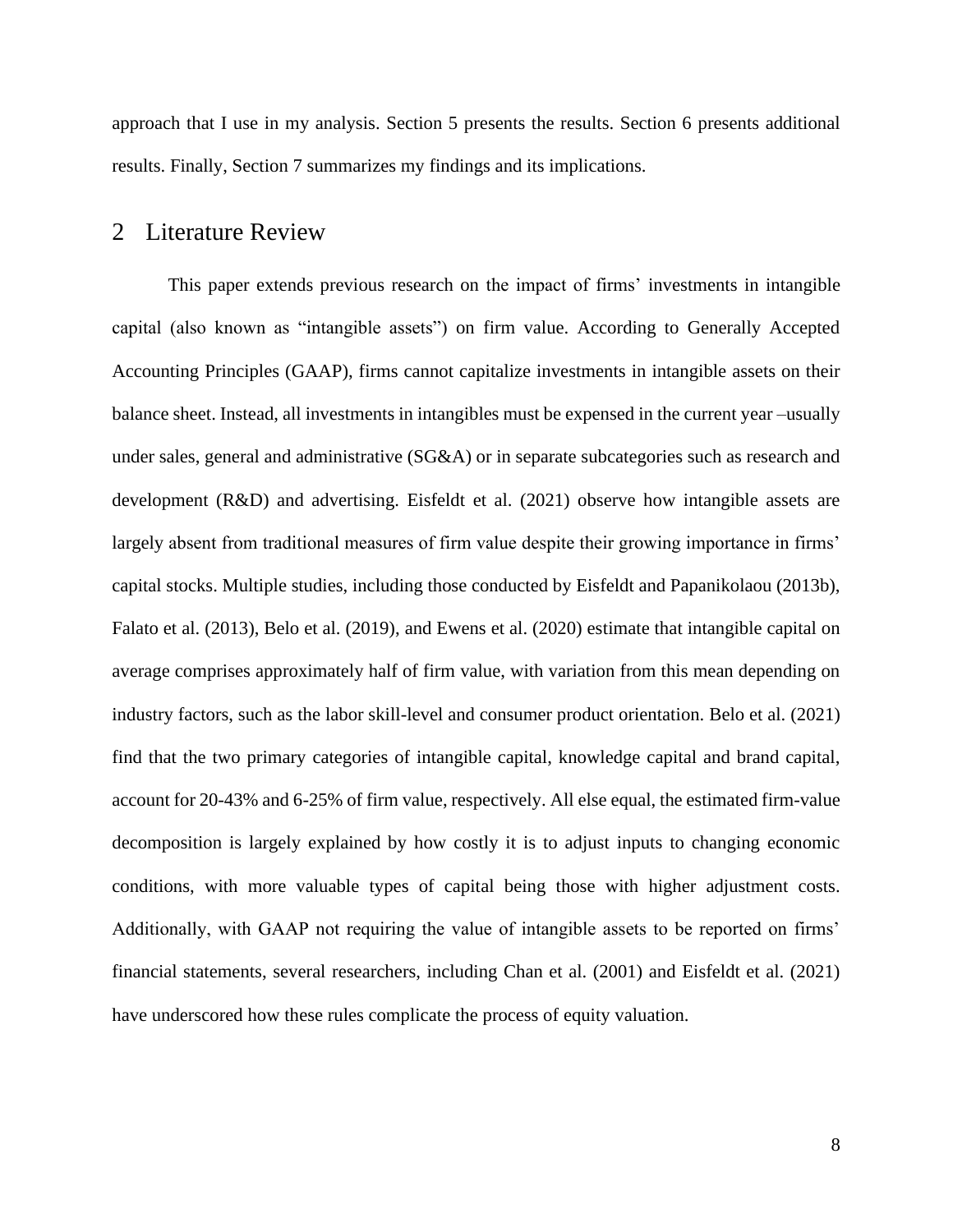Many researchers including Chan et al. (2001), Eberhart et al. (2004), Joshi and Hanssens (2004), Daniel and Titman (2006), Cohen et al. (2013), and Oh et al. (2016) have investigated whether investors fail to correctly value firms' investments in intangible assets. A consistent failure to correctly value investments in intangible capital should result in abnormal equity returns, which are the unexpected returns from a company's stock after controlling for well-studied risk factors. Under the efficient market hypothesis, stock prices always fully reflect information about the risk and underlying value of intangible assets. Thus, there is no room for investors to make abnormal returns by investing in firms who invest heavily in intangible capital. However, several studies (mentioned below) show that stock prices consistently and predictably misvalue the impact of investments in intangible assets on firm value. Joshi and Hanssens (2004) find a positive and long run impact of advertising spending on market capitalization, and Chan et al. (2001) and Oh et al. (2016) find that firms' investments in brand capital are persistently undervalued by investors: advertising expenditures consistently lead to positive abnormal returns. Chan et al. (2001) find that firms in the highest advertising spending quintile have an average abnormal return of 3.1% per year. Oh et al. (2016) replicate the findings of Chan et al. (2001) using updated data and find that the abnormal annual returns can be as much as 9% in industries where brand capital is relatively more important, such as consumer goods and consumer services.

There are also several studies (mentioned below) that have found that investors consistently misvalue firms' investments in intangible capital through R&D, otherwise known as knowledge capital. Daniel and Titman (2006) argue that investors overvalue the impact of investments in knowledge capital on firm value. However, some evidence indicate that investors underestimate the firm value generated from R&D activity. For example, Chan et al. (2001) find that firms that have high R&D expenditures relative to equity value tend to significantly outperform firms with a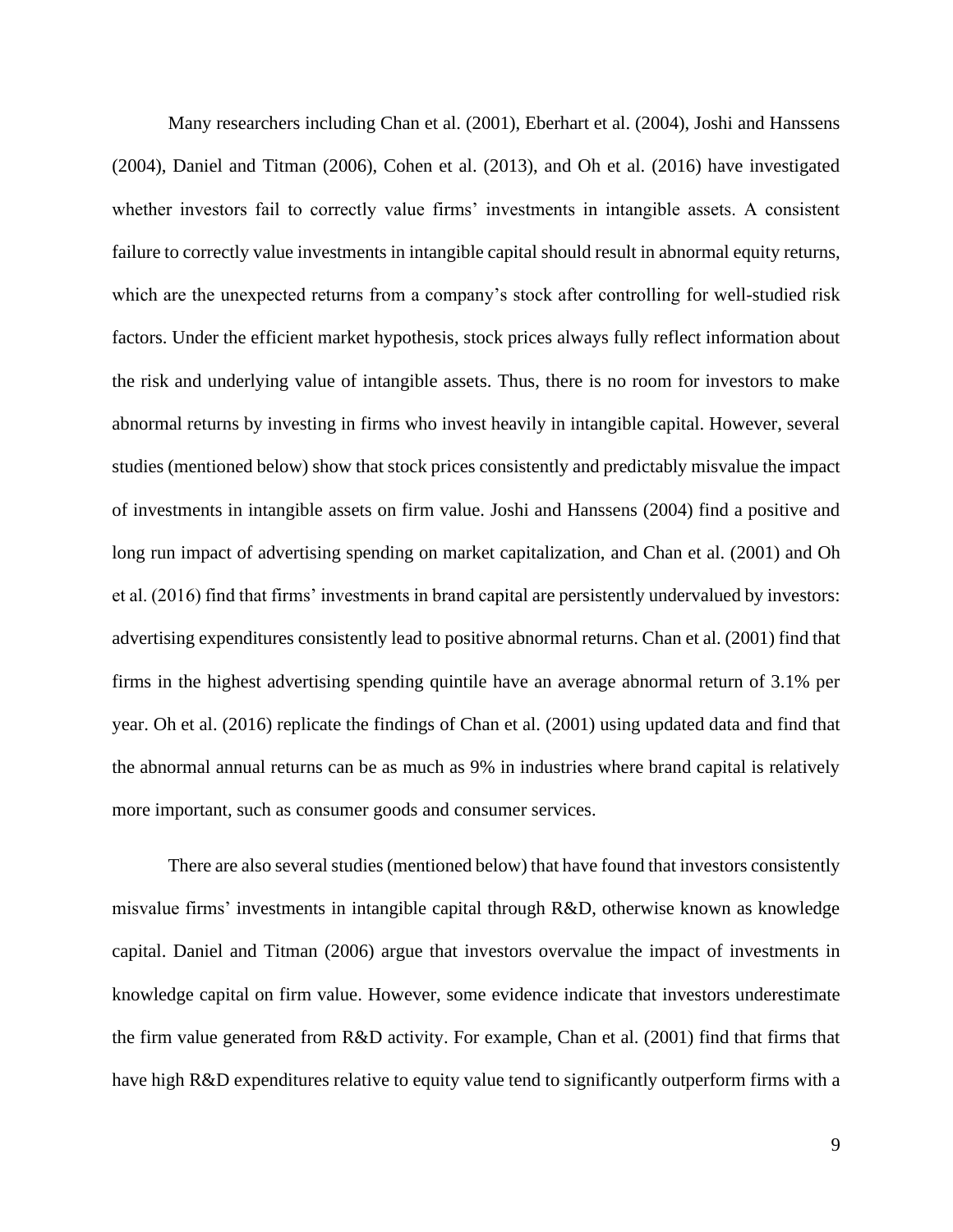low intensity: these firms have a 6.12% average annual abnormal return over the following three years. Meanwhile Eberhart et al. (2004) find that large, unexpected increases in R&D expenditures predict significant positive abnormal stock returns.

Most previous research study the relationship between abnormal returns and the intensity of investments in intangible assets. Meanwhile, little research examines the relationship between firm ability at generating intangible capital and abnormal stock returns. Ability at intangible capital creation can be defined as a firm's effectiveness at converting intangible capital investments into something that the firm values. This is an important area of research because many investments in intangible assets fail to generate any value because of factors such as mistiming, poor forecasting, or budget constraints. Thus, some firms that invest equally in intangible capital can have quite divergent results. Multiple studies, including Chan et al. (2001) and Cohen et al. (2013), find that the raw excess returns of firms that invest heavily in R&D are not significantly different than firms that invest little to none in R&D. Accounting for firms' ability to make successful intangible capital investments along with how much they spend on such investments could possibly reveal new and undetected patterns on investors' misvaluation of the impact of firms' investments in intangible assets. The research that has tried to address this concern has been focused on R&D spending rather than advertising spending or SG&A spending more broadly. This is due to the appeal that R&D spending can be used as a measure of companies' innovation efforts. Hirschleifer et al. (2010) find that firm-level innovative efficiency, measured as patents or citations scaled by research and development expenditures, is a strong positive predictor of future returns after controlling for firm characteristics and risks.

My approach to measuring firm-level ability at investing in intangible capital most closely relates to that of Cohen et al. (2013), who develop another simple, yet very compelling method to

10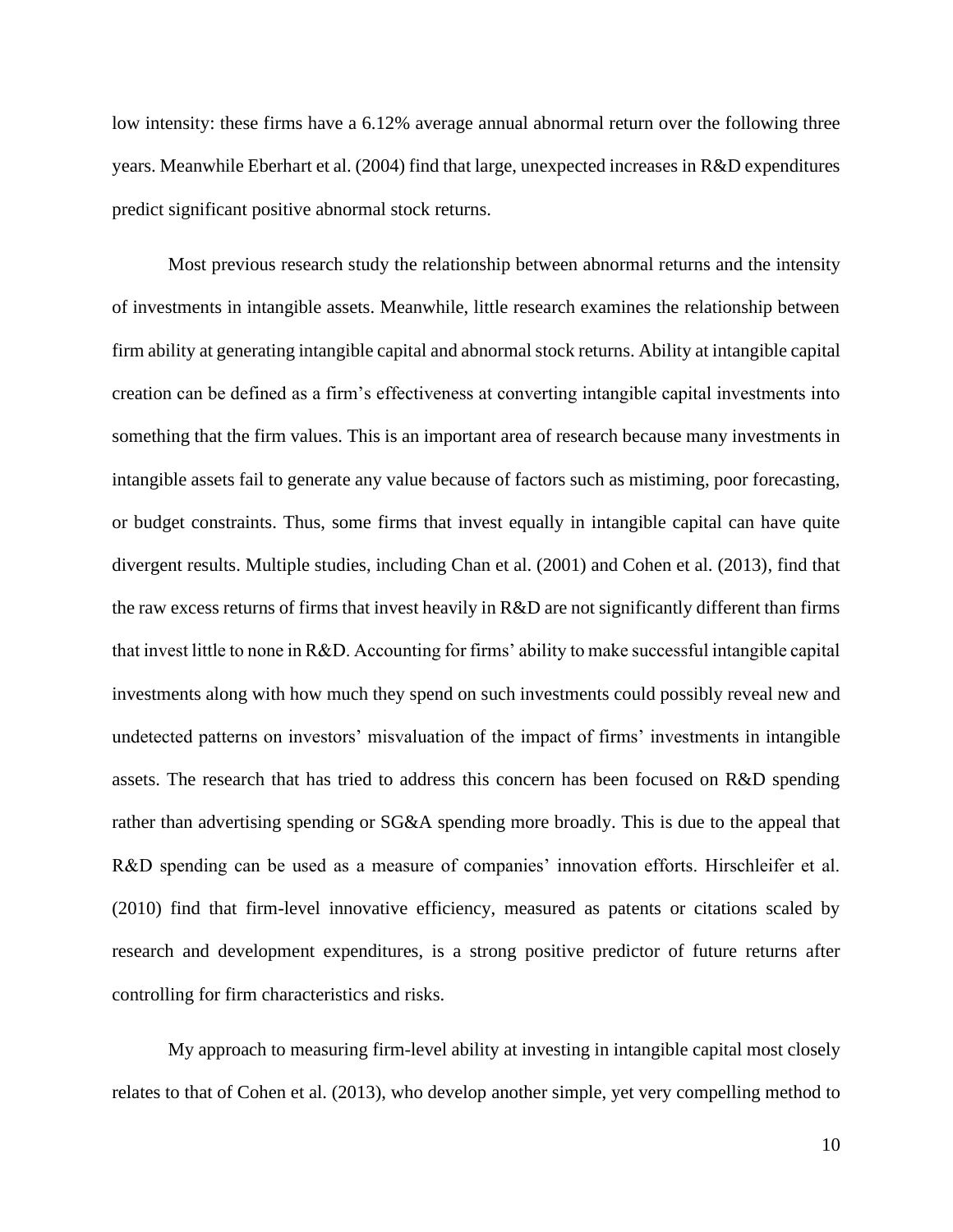compute firms' ability to generate intangible assets through R&D spending by looking at which firms do best at translating R&D intensity into future sales growth. In addition to designing a rigorous empirical approach, Cohen et al. (2013) use a more detectable output measure compared to patents, because many firms who successfully invest in knowledge capital never file for patents. Also, the value of patents, which are not reported by firms, vary substantially. Arundel and Kabla (1998) estimate that less than 40% of firms file patents for their technological breakthroughs. Using past financial and stock return data, Cohen et al. (2013) find an equal- and value-weighted portfolio of firms that have high R&D spending ability and high R&D intensity earn four-factor alphas of 90 ( $t = 3.11$ ) and 78 basis points per month ( $t = 2.27$ ), respectively. This translates to annual abnormal returns of 11% and 9.8%.

My research differs from Cohen et al. (2013) and others for two reasons. First, instead of limiting my focus to R&D expenditures, I use SG&A expenditures to construct my ability measure and to track intangible capital investment intensity. Koh and Reeb (2015) find that a substantial number of publicly traded firms in the US fail to separately provide any information regarding their corporate R&D efforts, despite evidence that these firms still invest in projects that generate knowledge capital. These same researchers also note that there exist different industry standards for reporting R&D expenditures because GAAP rules leave considerable discretion among firm managers as to what can be classified as an R&D expense.<sup>1</sup> Eisfeldt et al. (2021) argue that using 100% of SG&A instead of relying on separately reported R&D, advertising, and other nonproduction related expenses is the most reliable way to track intangible capital formation.

<sup>&</sup>lt;sup>1</sup> In Compustat, R&D and advertising expenses are included in SG&A expense as XSGA.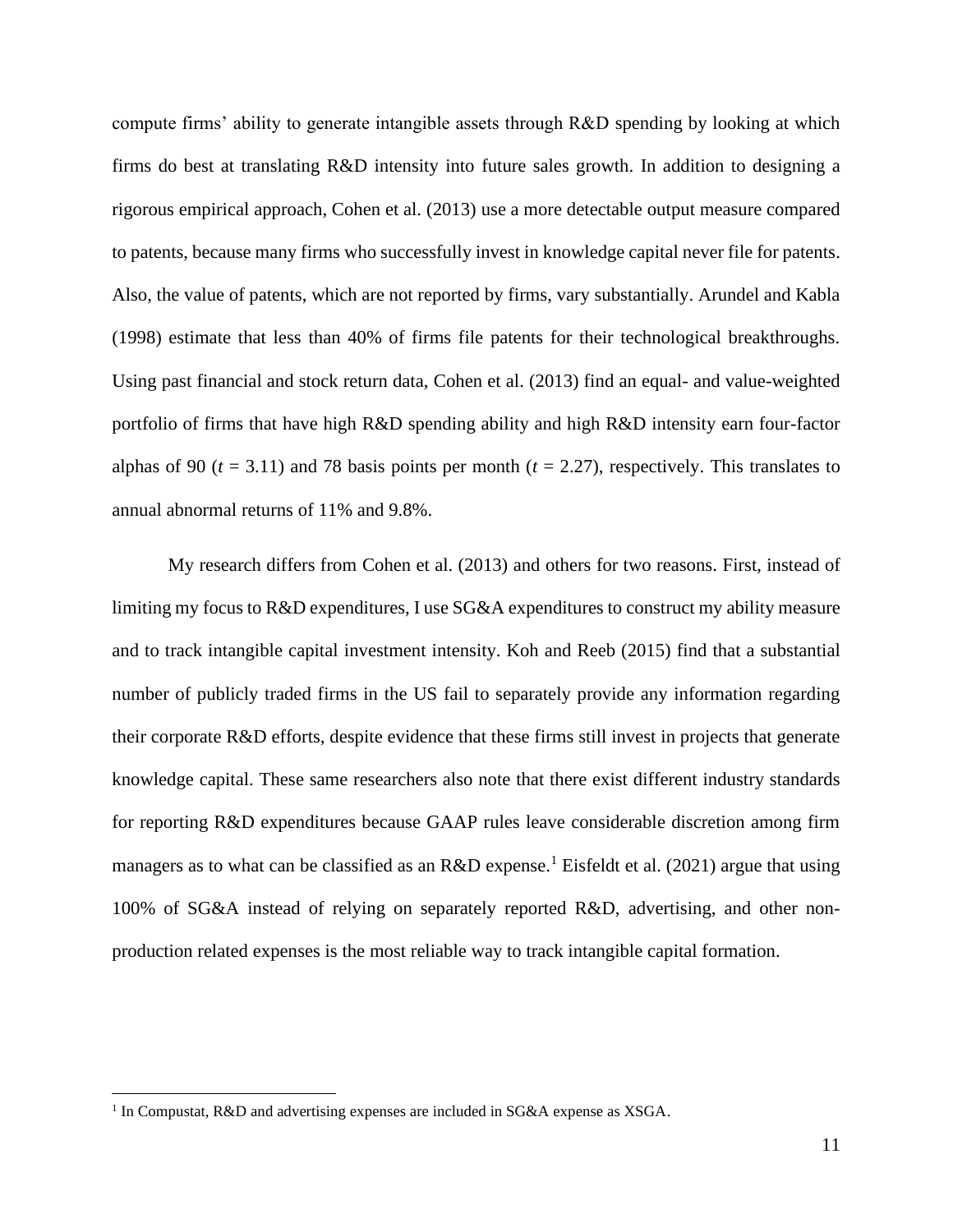The second way that my research differs from previous studies is that my ability measure is meant to capture how intangible capital investments convert into future gross profit growth, instead of future sales growth as in Cohen et al.'s (2013) study or patent and citation counts as in Hirshleifer et al.'s (2010) paper. As previously mentioned, most firms fail to file patents even for successful investments in intangible assets, so using patents as an outcome variable could undercount the number of firms that have a high ability at converting investments into financial success. Meanwhile using sales growth as an outcome variable assumes that investments in intangible capital are purely revenue-generating. However, intangible capital investments could also result in cost-savings. For example, a company could spend money on a new piece of software that reduces the costs associated with selling its products. By using sales growth as the dependent variable to calculate firm ability, Cohen et al. (2013) may have failed to account for the firms who achieved cost savings from their investments in intangible assets. Cohen et al. (2013) may have also overcounted the number of firms that generated additional revenue from their intangible capital investments but failed to generate any significant value because their investments resulted in an increase in the costs of selling their products or services. By using gross profit growth as an outcome variable when determining ability at investing in intangible capital, I account for the fact that investments in intangible capital can be revenue-generating as well as cost saving, both of which are equally valuable to a company.

## <span id="page-12-0"></span>3 Data and Summary Statistics

I obtain data on monthly stock returns, share prices, shares outstanding, and miscellaneous security information (i.e., exchange codes, share codes, etc.) from the Center for Research in Security Prices (CRSP) and firm-specific accounting data such as gross profits, selling and general administrative (SG&A) expenses, etc., from Compustat over a period from January 1962 to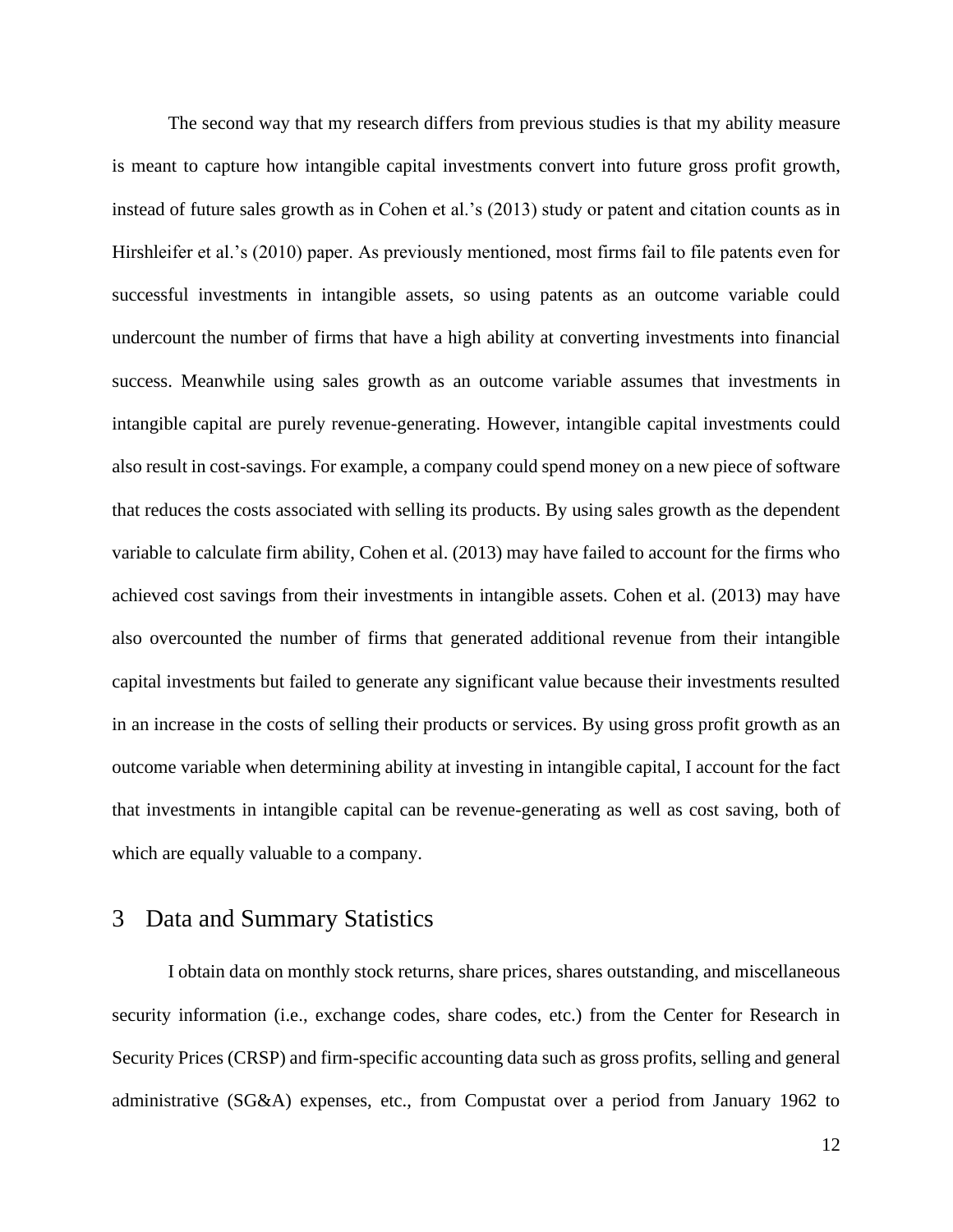December 2020.<sup>2</sup> As in previous stock market anomalies research, such as that conducted by Cohen et al. (2013) and Oh et al. (2016), my sample includes all NYSE, AMEX, and NASDAQ common stocks (CRSP exchange codes 1-3 and share codes 10-12). Because of their unique characteristics, I exclude real estate investment trusts, close-ended funds, and non-US firms that trade in the United States (CRRP share codes >12). Additionally, my sample only includes common stocks with valid (i.e., non-missing) SG&A intensity and SG&A spending ability estimates, which I define below, for each year. The SG&A variable from Compustat (i.e., labeled with the mnemonic xsga) includes *all* non-direct business costs, such as advertising and R&D expenses, even when broken out separately from SG&A in a firm's accounting records.<sup>3</sup> As mentioned above, researchers argue (see Eisfeldt et al. 2021) that using 100% of SG&A instead of calculating total intangible capital investments by summing R&D, advertising, and other nonproduction related expenses is the most reliable way to track intangible capital investments.

Table 1 shows that, over my July 1980 to June 2020 sample period, I analyze a larger sample than used by Cohen et al. (2013), whose sample only includes a subset of firms that voluntarily report R&D separately from SG&A. Koh and Reeb (2015) find that a substantial number of firms fail to report R&D spending, despite evidence of innovation activity. In my sample of 21,000+ firms with common stocks on the NYSE, AMEX, and NASDAQ (which I label as "CRSP Universe"), only 54% of them report R&D spending. Meanwhile, over 89% of these

 $2<sup>2</sup>$  I initially draw on a larger sample size than used in my portfolio analysis to allow for a sufficient back window to compute my SG&A spending ability measure.

<sup>&</sup>lt;sup>3</sup> For more information on what other non-direct business costs are included under xsga, visit Compustat's Fundamentals Annual data dictionary at [https://wrds-www.wharton.upenn.edu/pages/get-data/center-research](https://wrds-www.wharton.upenn.edu/pages/get-data/center-research-security-prices-crsp/annual-update/crspcompustat-merged/fundamentals-annual/)[security-prices-crsp/annual-update/crspcompustat-merged/fundamentals-annual/.](https://wrds-www.wharton.upenn.edu/pages/get-data/center-research-security-prices-crsp/annual-update/crspcompustat-merged/fundamentals-annual/)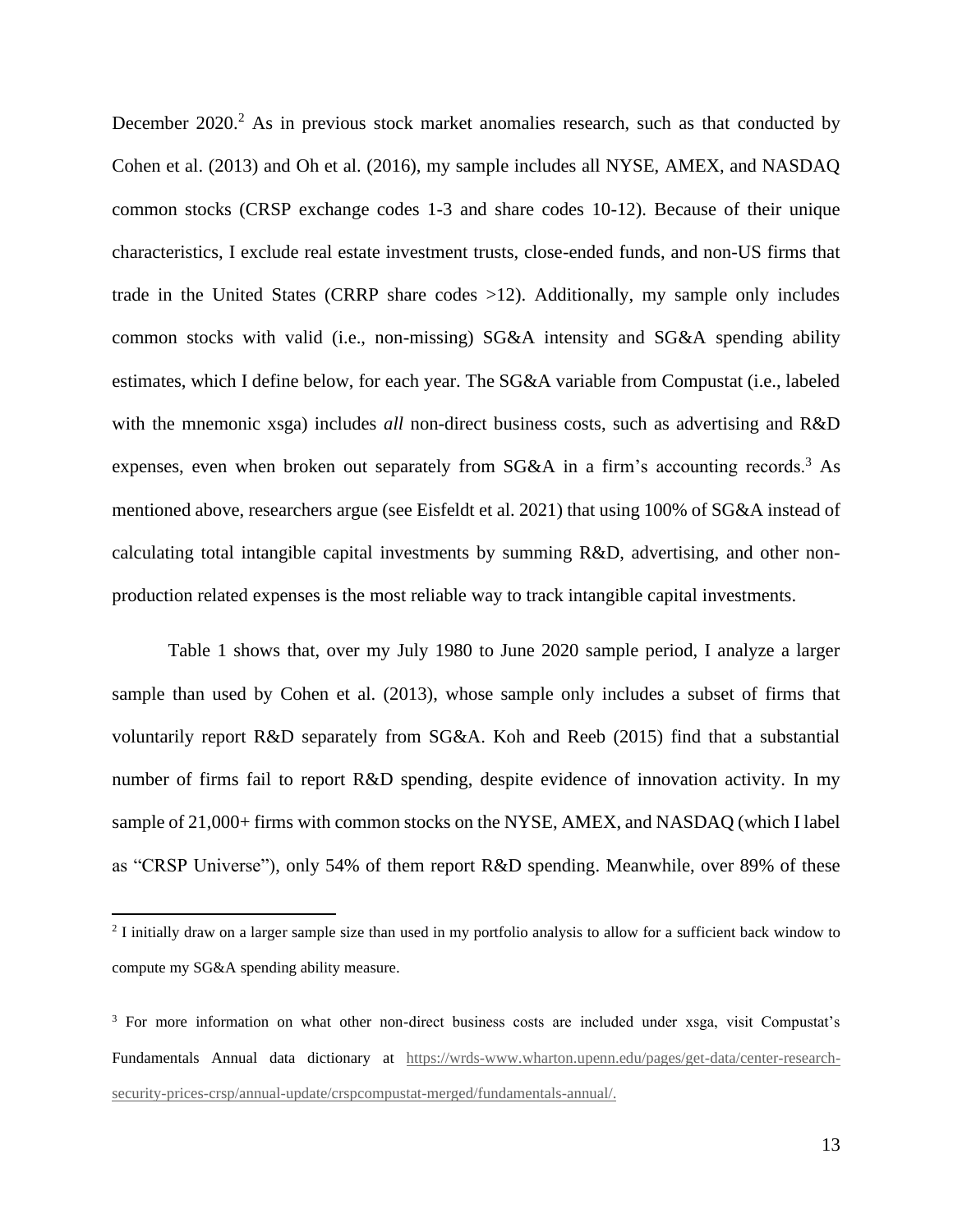firms report SG&A spending. My sample is smaller than the CRSP Universe because, as mentioned above, I only analyze firms that have valid SG&A intensity and SG&A spending ability estimates in a given year. Despite a substantial number of firms reporting SG&A spending, 11% of firms in the CRSP Universe never report a valid SG&A expenditure (or fail to consistently report the expenditure) so they are excluded from my sample. Additionally, many stocks in the CRSP Universe do not have enough past data to calculate a valid estimate for SG&A spending ability. As described below, to calculate SG&A spending ability I use eight years of past data but require at least 75% of SG&A intensity values to be non-missing for each firm-level regression. Given this constraint, I essentially need a stock to have at least six years of past, valid data in my July 1980 to June 2020 sample period to generate its annual SG&A spending ability score. Many companies are in my sample period for less than the required time to generate a valid SG&A spending ability estimate, either because they are delisted from the NYSE, AMEX, and NASDAQ or they are listed near the end of my sample period.

|                      | My Sample | Cohen et al. $(2013)$ | <b>CRSP</b> Universe |
|----------------------|-----------|-----------------------|----------------------|
|                      |           | Sample                |                      |
| # of observations    | 99,920    | 45,105                | 213,434              |
| # of distinct stocks | 9,555     | 4.319                 | 21,538               |

*Table 1: Sample comparison*

This table reports the number of observations (i.e., annual fundamental data for a given firm) and the number of distinct stocks across the different samples considered in my analysis (i.e., unique CRSP permno codes). The CRSP Universe is simply a collection of all annual fundamental data for common stocks on the NYSE, AMEX, and NASDAQ from my July 1980 to June 2020 sample period. "My Sample" is a subset of the CRSP Universe sample with valid (i.e., non-missing) SG&A intensity and SG&A spending ability estimates for a given observation. "Cohen et al. (2013) Sample" is a subset of the CRSP Universe sample with valid R&D intensity and R&D spending ability estimates for a given observation.

My measure of ability at investing in intangible capital is based on the same framework as Cohen et al. (2013). Namely, my ability measure is meant to capture simply how good a firm is at converting investments in intangible capital into something it values. However, while Cohen et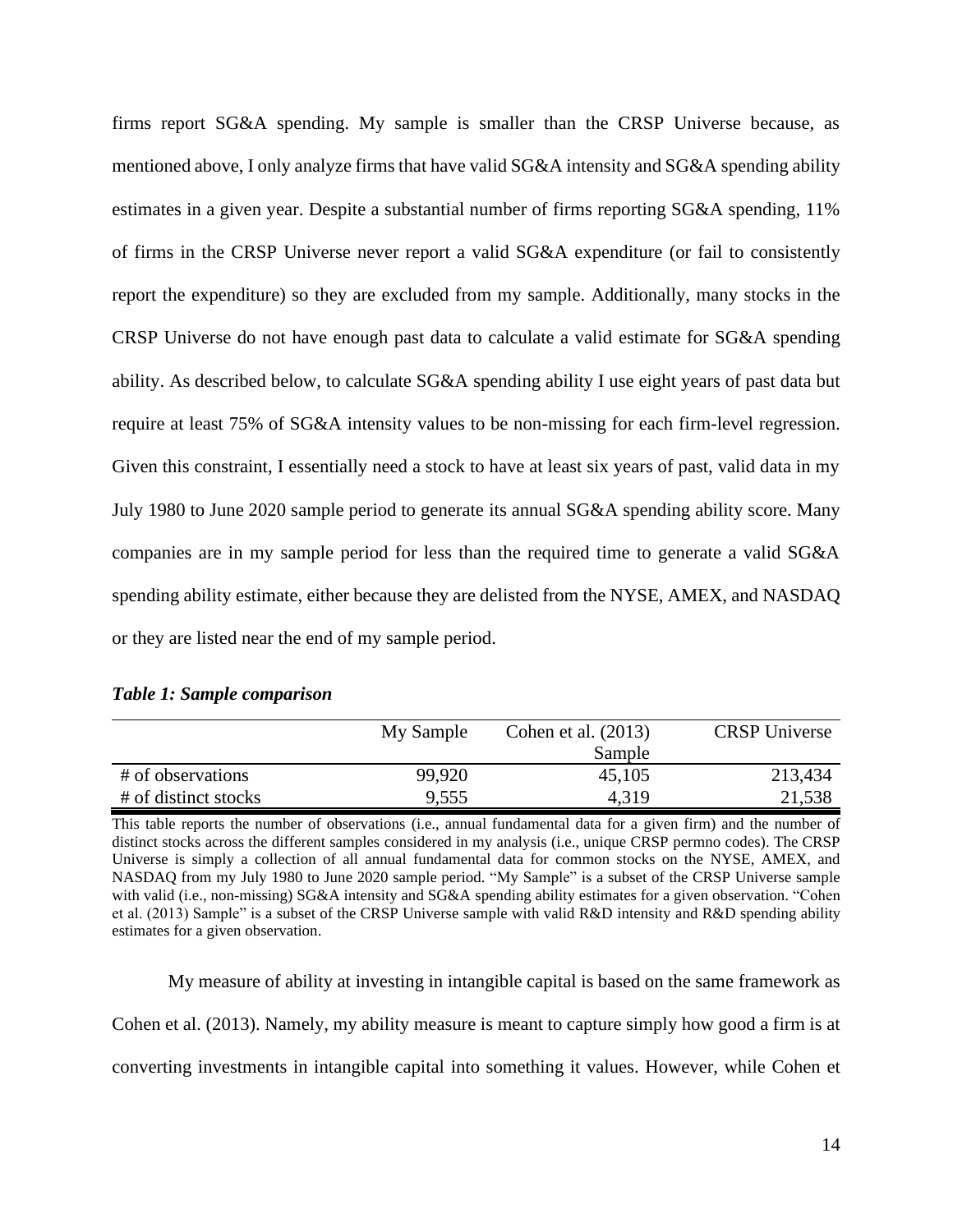al.'s (2013) measure for R&D spending ability captures how successful a firm is at converting R&D spending intensity into future sales growth, my ability measure captures how a firm's SG&A intensity translates into future gross profit growth. As mentioned above, the benefits of my measure compared to Cohen et al.'s (2013) is that it (1) can be applied to a larger sample because virtually all firms report SG&A spending and (2) recognizes that cost savings resulting from intangible capital investments are valuable to a firm.

In constructing my model for SG&A spending ability, one concern that I consider is the time horizon used to match SG&A intensity to future gross profit growth. When examining the translated effects of advertising spending on future stock returns, Oh et al. (2016) use a 12-month lag. Meanwhile, Chan et al. (2001) and Eberhart et al. (2004) use a three-year lag when analyzing the effect of R&D spending on future stock returns. There is no general consensus on the time horizon. Thus, I design my measure of SG&A spending ability to account for potential time horizon differences. I use up to a five-year lag in measuring the impact of SG&A intensity on future gross profit growth.

I compute a company's SG&A spending ability for a given year by running rolling firmby-firm regressions of firm-level gross profit growth (defined as  $log(GP_t/GP_{t-1})$ ) on the log of lagged SG&A intensity (defined as log(  $1 + S G \& A_{t-i}$  / Sales<sub>t-i</sub>), where  $j = 1, 2, 3, 4, 5$ ). I run separate regressions for five different lags of SG&A (i.e., SG&A from years  $t - 1$ ,  $t - 2$ ,  $t - 3$ ,  $t -$ 4, and  $t - 5$ ); I then take the average of the five regression coefficients on SG&A intensity (defined as  $\gamma_j$ ) as my measure of SG&A spending ability. Equations 1 and 2 exhibit how my ability measure is calculated.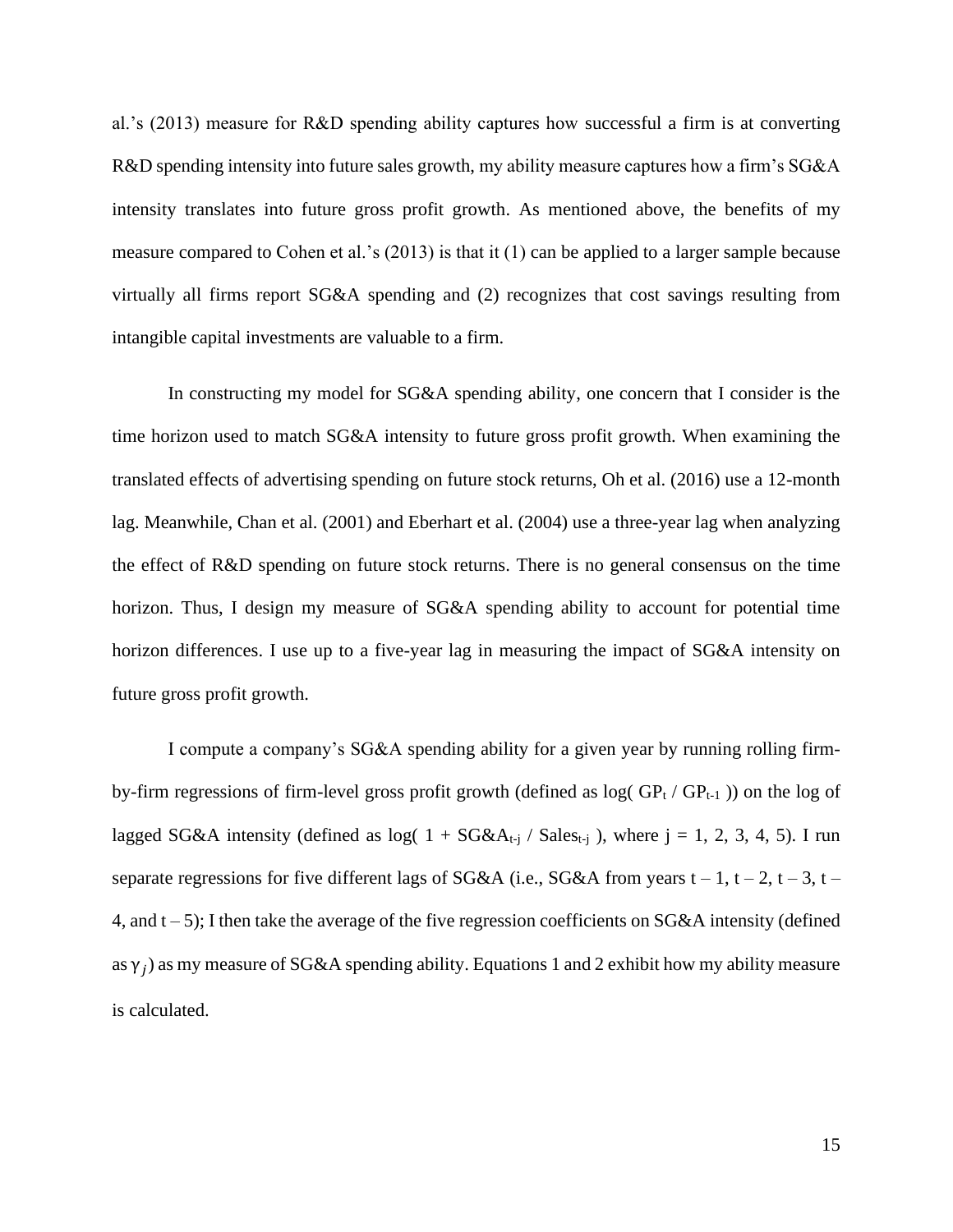$$
\log\left(\frac{GP_{i|t}}{GP_{i|t-1}}\right) = \gamma_0 + \gamma_j \log\left(1 + SG\&A_{i|t-j}/Sales_{i|t-j}\right) + \epsilon_{i|t}, \ j = 1,2,3,4,5
$$
 (1)

SG&A Spending Ability = 
$$
\frac{\gamma_1 + \gamma_2 + \gamma_3 + \gamma_4 + \gamma_5}{5}
$$
 (2)

Cohen et al. (2013) examine a variety of different model specifications for calculating R&D spending ability, such as running a single regression for each firm's sales growth on the average of the past five years of R&D intensity and using this single coefficient as a measure of ability. However, they find a specification like the one displayed in equations 1 and 2 to work just as well as these other specifications, so they use it as their main model.

To estimate each firm's SG&A spending ability, for every firm in each year I use eight years of past data for every firm-level regression. I then run these regressions on a rolling basis each year using the prior eight years of data. I require a minimum of 75% non-missing SG&A intensity observations and that over half the SG&A intensity observations are positive for each firm-level regression; otherwise, I set the slope coefficients to missing values. Table 2 presents full-sample summary statistics of my SG&A spending ability measure. The average ability estimate is 0.704 while the median is 0.413, indicating that the distribution of ability estimates is positively skewed. Additionally, the average future gross profit growth among companies in my sample is 5.20% and on average SG&A expenditures comprise 23.8% of sales.

*Table 2: Summary statistics of ability, SG&A intensity, and gross profit growth*

| Variable                         | Mean | Median | Std. Dev. |
|----------------------------------|------|--------|-----------|
| SG&A Spending Ability            | .700 | 0.409  | 7.73      |
| $log(1+SG\&A_{t-i}/Sales_{t-i})$ | .238 | 0.208  | .197      |
| $log(GP_t/GP_{t-1})$             | .056 | 0.068  | .382      |

This table reports pooled summary statistics for SG&A spending ability, SG&A intensity, and gross profit growth for stocks in "My Sample" (see Table 2's description for more information on how "My Sample" is determined). SG&A spending ability is calculated for each firm in a given year by running separate time series regressions using five different lags of SG&A. I then take the simple average of the five different regression coefficients of SG&A intensity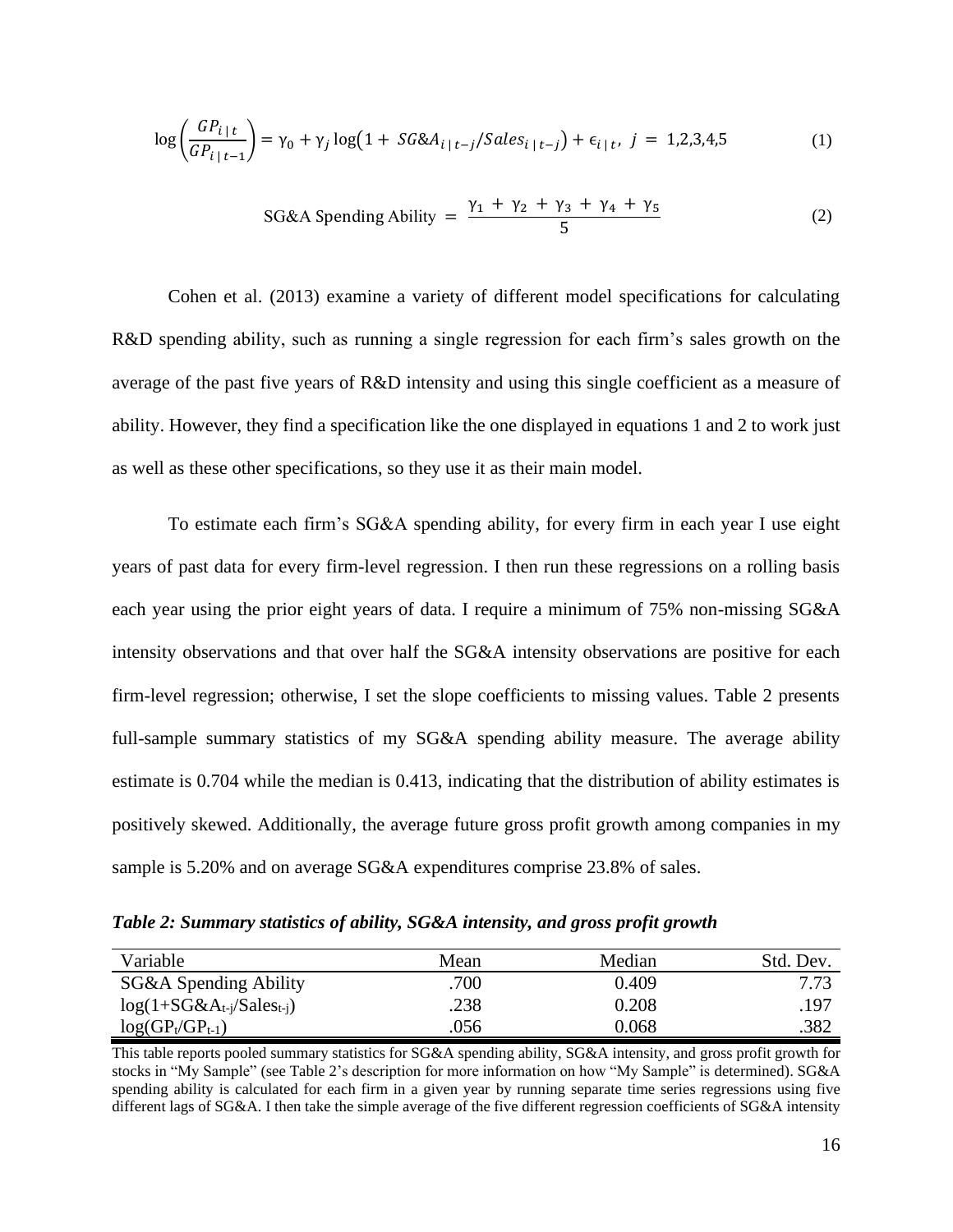to calculate my ability measure:

$$
\log \left( \frac{GP_{i|t}}{GP_{i|t-1}} \right) = \gamma_0 + \gamma_j \log \left( 1 + SG \& A_{i|t-j} / Sales_{i|t-j} \right) + \epsilon_{i|t}, \ j = 1,2,3,4,5
$$
  
SG&A Spending Ability =  $\frac{\gamma_1 + \gamma_2 + \gamma_3 + \gamma_4 + \gamma_5}{5}$ 

A back window of 6-8 years of non-missing data is required to compute a regression coefficient for SG&A spending ability.

### <span id="page-17-0"></span>4 Empirical Approach

In this section, I introduce my empirical approach for identifying whether investors misvalue firms that are effective at investing in intangible capital. I define effectiveness using a firm's SG&A spending ability estimate and its SG&A intensity: a firm with high SG&A spending ability and high SG&A intensity is considered effective at investing in intangible capital. Conversely, a firm who scores low in SG&A spending ability but spends a relatively large amount on SG&A would not be considered effective. Again, a consistent failure by investors to correctly value these firms that take advantage of their high ability should reveal itself through abnormal equity returns. This is because under the efficient market hypothesis, there is no room for investors to make abnormal returns if all available information about a firm is priced into its stock. As highlighted by Fama and French (2008), there are two approaches that are commonly used to identify anomalies. The first, is to perform a calendar-time portfolio analysis, sorting on anomaly variables (in my case, SG&A intensity and the SG&A spending ability measure that I feature in my analysis), and regressing portfolio returns on well-studied risk factors to estimate its alphas. The second method is to employ monthly Fama and MacBeth (1973) cross-sectional regressions of average returns on anomaly variables. In this paper, I will be using the first approach given its wide popularity in anomaly research and its recognized advantages: it gives a simple picture of how average returns vary across the spectrum of sorts on anomaly variables.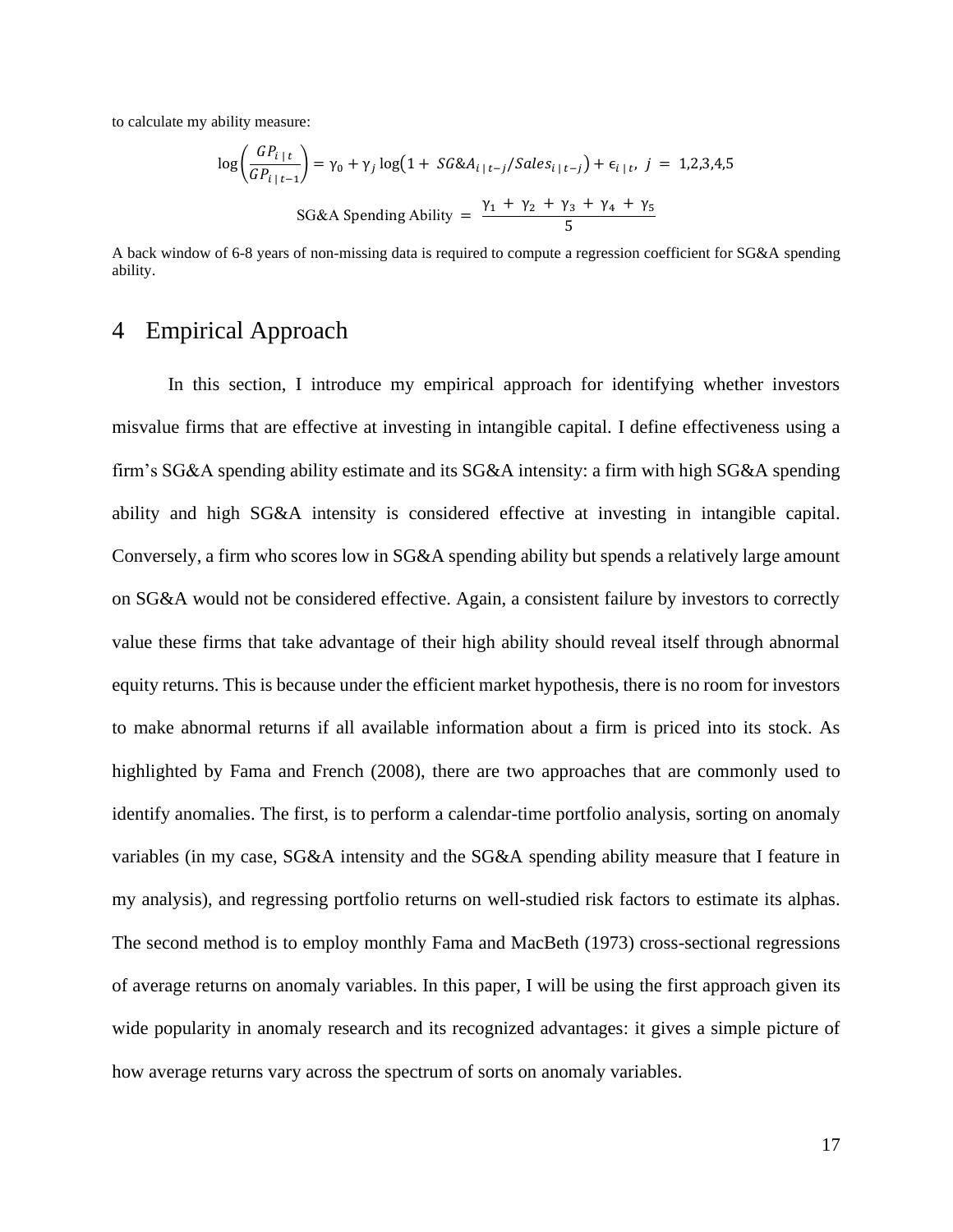I form portfolios through double sorts using the methodology of Fama and French (2016) and Cohen et al. (2013). The portfolios only contain stocks with positive SG&A intensity and nonmissing ability estimates. First, a firm is sorted into one of three portfolios based on its SG&A intensity.

- SG&A<sub>High</sub> Portfolio: Stocks in the top  $30<sup>th</sup>$  percentile of SG&A intensity
- SG&A<sub>Low</sub> Portfolio: Stocks in the bottom 30<sup>th</sup> percentile of SG&A intensity
- $SG&A_{\text{Mid}}$  Portfolio: Stocks that are in neither the portfolios are defined above

Next, a firm is sorted into another one of three portfolios based on its SG&A spending ability score, as described above.

- Ability<sub>High</sub> Portfolio: Stocks in the top  $20<sup>th</sup>$  percentile of SG&A spending ability
- Ability<sub>Low</sub> Portfolio: Stocks in the bottom  $20<sup>th</sup>$  percentile of SG&A spending ability

Finally, stocks are then sorted into quintiles from the intersection of the SG&A intensity and ability sorts described above, giving me six portfolios. The SG&A intensity and SG&A spending ability estimates used to form the portfolios are from the fiscal year ending in calendar year  $t - 1$ from July to December and calendar year  $t - 2$  from January to June (as in Fama and French 2016) and Cohen et al. 2013).

To examine the relationship between SG&A spending ability, SG&A intensity, and abnormal returns, I analyze three portfolios. The first portfolio takes a long position in the stocks that are in the intersection of the SG&A<sub>High</sub> and Ability<sub>High</sub> sub-portfolios, which I label as the "GoodSG&A" portfolio. In other words, these are firms that exhibit high ability at investing in intangible capital in the past and invest a large amount in this area. The second portfolio takes a long position in the portfolio that is the intersection of the SG&A<sub>High</sub> and Ability<sub>Low</sub> sub-portfolios, which I label as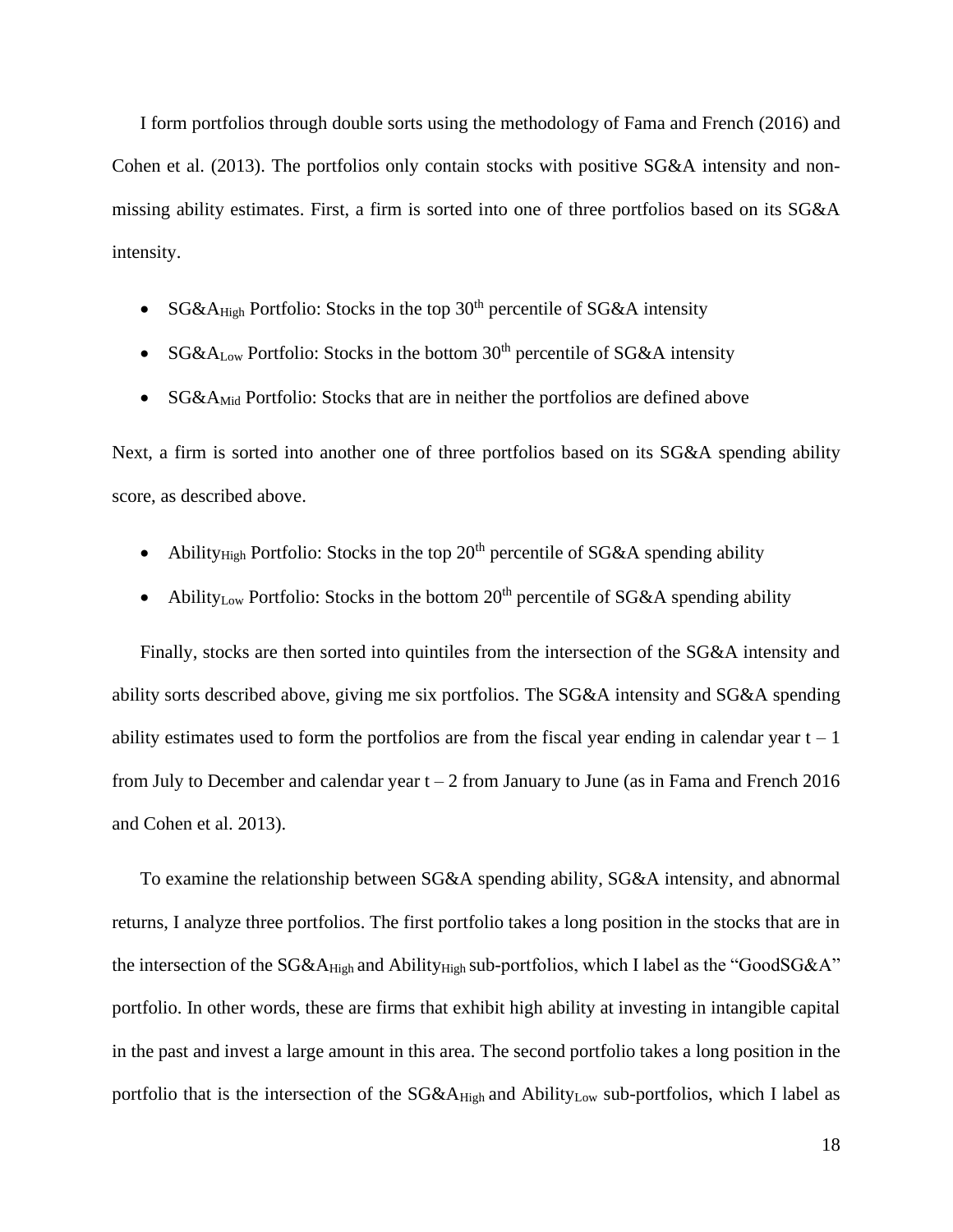the "BadSG&A" portfolio. This portfolio comprises firms that exhibit a low ability at investing in intangible capital in the past, yet still invest a large amount in this area. The third portfolio is a hedged portfolio that takes a long position in the GoodSG&A portfolio and a short position in the BadSG&A portfolio, which I label as the "Spread" portfolio.

It is possible that any abnormal returns earned by each of the portfolios described above reflect risk differentials contained in the variables that I sorted on to construct the portfolios. To check for this possibility, I compute the four- and five-factor alphas (as in Carhart 1997 and Fama and French 2016) for each of my three portfolios, by running two time series regressions. To compute the four-factor alphas, I run time series regressions of excess portfolio returns on the market (MKT), Size (SMB), Value (HML), and Momentum (UMD) factor returns, as displayed in equation 3. Likewise, to compute the five-factor alphas, I run time series regressions of excess portfolio returns on the market (MKT), Size (SMB), Value (HML), Profitability (RMW), and Investment (CMA) factor returns, as displayed in equation 4. Table 3 defines the key variables and describes the data sources.

$$
R_t - R_{Ft} = \alpha + b(R_{Mt} - R_{Ft}) + sSMB_t + hHML_t + uUMD_t + e_t
$$
\n(3)

$$
R_t - R_{Ft} = \alpha + b(R_{Mt} - R_{Ft}) + sSMB_t + hHML_t + rRMW_t + cCMA_t + e_t
$$
\n
$$
\tag{4}
$$

| <b>Variable</b> | <b>Definition</b>                                                                                      | <b>Data Sources</b>           |
|-----------------|--------------------------------------------------------------------------------------------------------|-------------------------------|
| $R_t$           | Monthly portfolio raw return                                                                           | <b>CRSP</b>                   |
| $R_{Ft}$        | Risk free return                                                                                       | Kenneth French's Data library |
| $R_{Mt}$        | The return on the value-weighted portfolio Kenneth French's Data library<br>of NYSE-AMEX-NASDAQ stocks |                               |
| $SMB_t$         | SMB (Small Minus Big) is the return on a<br>diversified portfolio of small stocks minus                | Kenneth French's Data library |

*Table 3: Variable definitions of five-factor factor model*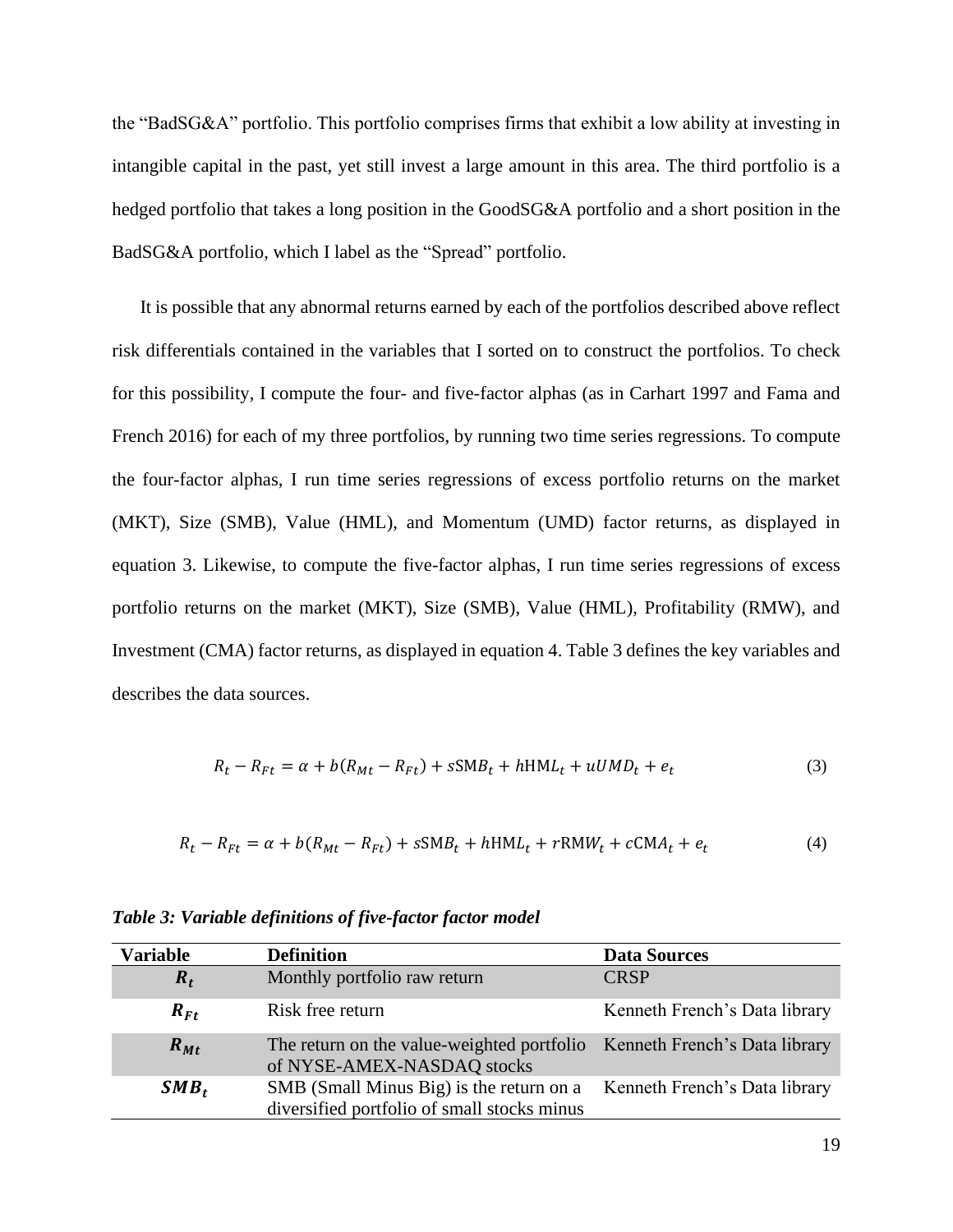|         | the return on a diversified portfolio of big<br>stocks                                                                                                      |                               |
|---------|-------------------------------------------------------------------------------------------------------------------------------------------------------------|-------------------------------|
| $HML_t$ | HML (High Minus Low) is the difference<br>between the returns on diversified<br>portfolios of high and low Book/Market<br>stocks                            | Kenneth French's Data library |
| $RMW_t$ | RMW (Robust Minus Weak) is the<br>difference between the returns on<br>diversified portfolios of stocks with robust<br>and weak profitability               | Kenneth French's Data library |
| $CMA_t$ | CMA (Conservative Minus Aggressive) is<br>the difference between the returns on<br>diversified portfolios of the stocks of low<br>and high investment firms | Kenneth French's Data library |
| $UMD_t$ | UMD (Up Minus Down) is the difference<br>between the returns on diversified<br>portfolios with high prior returns and low<br>prior returns                  | Kenneth French's Data library |

## <span id="page-20-0"></span>5 Results

Panels A and B of Table 4 report alphas for the equal-weighted and value-weighted yearly portfolio sorts, respectively. There is strong indication that, on average, stocks that exhibit a high ability at investing in intangible capital and spend heavily in this area (which I include in the GoodSG&A portfolio) experience positive and significant abnormal monthly returns. Panel A of Table 4 shows that the equal-weighted GoodSG&A portfolio has four- and five-factor alphas of 68 (*t* = 4.023, *p* < 0.001) and 68 basis points per month (*t* = 3.868, *p* < 0.001), which both translate to annual abnormal returns of roughly 8.5%. Meanwhile, Panel B indicates that the value-weighted GoodSG&A portfolio has four- and five-factor alphas of 24 ( $t = 1.428$ ,  $p = 0.154$ ) and 20 basis points ( $t = 1.176$ ,  $p = 0.241$ ), which translates to annual abnormal returns of 2.9% and 2.4%, respectively. The difference in results between the equal- and value-weighted portfolios shows that large cap stocks experience lower abnormal returns than small cap stocks in the GoodSG&A portfolio. This is likely because large stocks get more attention from investors and are better priced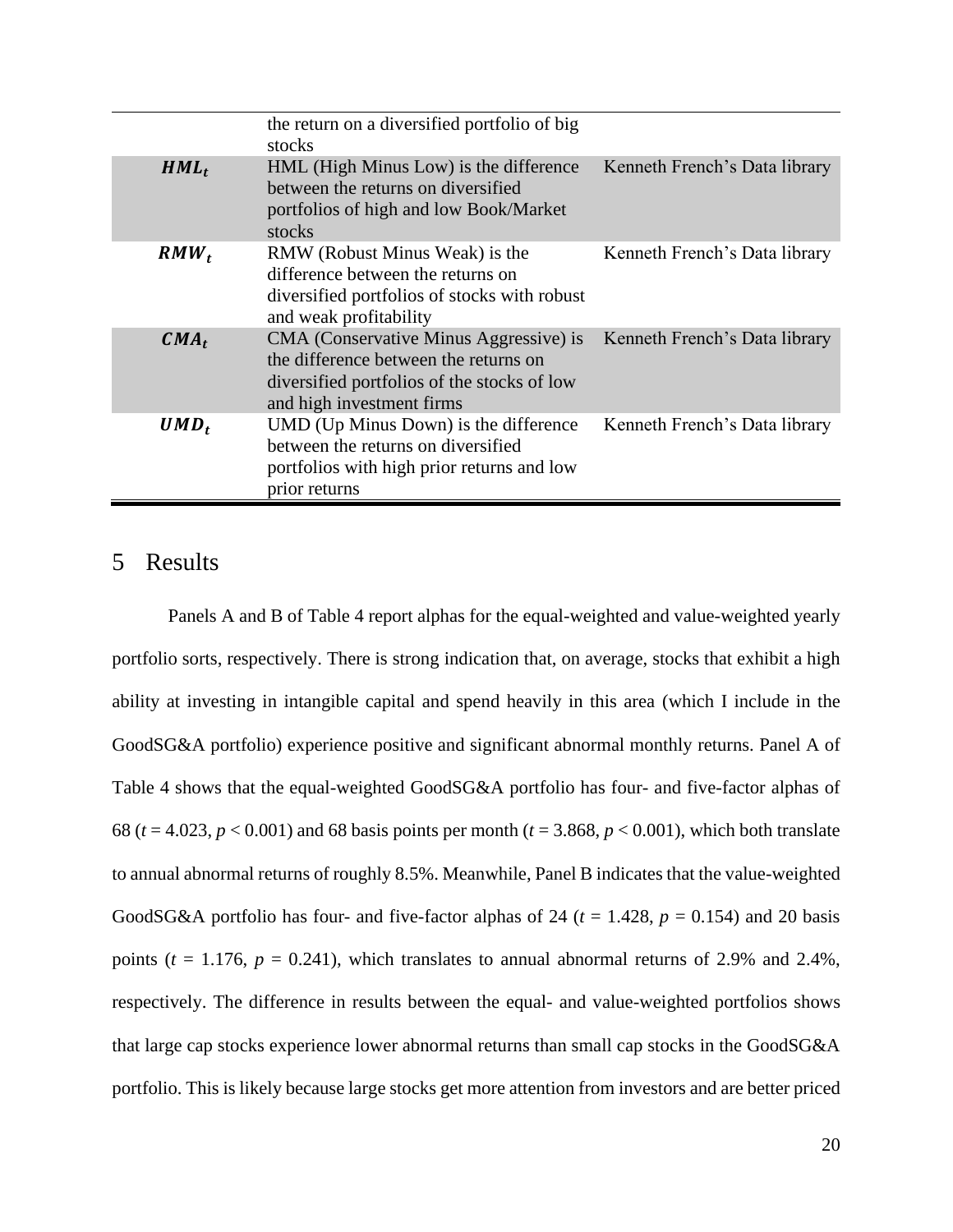to reflect all publicly available information about these companies' effectiveness at investing in intangible capital. Nonetheless, it is still clear from the alphas of the equal-weighted GoodSG&A portfolio that, on average, companies that are highly effective at investing in intangible capital experience positive and significant abnormal returns.

While there is strong indication that firms in the GoodSG&A portfolio on average experience positive abnormal returns, there is low indication that stocks that exhibit low ability at investing in intangible capital yet spend heavily in this area (which I include in the BadSG&A portfolio) experience abnormal monthly returns. The four- and five-factor alphas for the equaland value-weighted portfolios not only vary between positive and negative depending on how they are weighted, but both types of portfolios are also not statistically significant.

Because of the high alphas for the equal-weighted GoodSG&A portfolio, the four- and five-factor alpha for the equal-weighted long-short portfolio (which I label "Spread" and is the difference in returns between the GoodSG&A and BadSG&A portfolios) are also positive and statistically significant (at the 5% significance level). Table 4 shows that the four- and five-factor alphas of the equal-weighted long-short portfolio are 38 ( $t = 2.067$ ,  $p = 0.040$ ) and 41 basis points per month ( $t = 2.180$ ,  $p = 0.030$ ).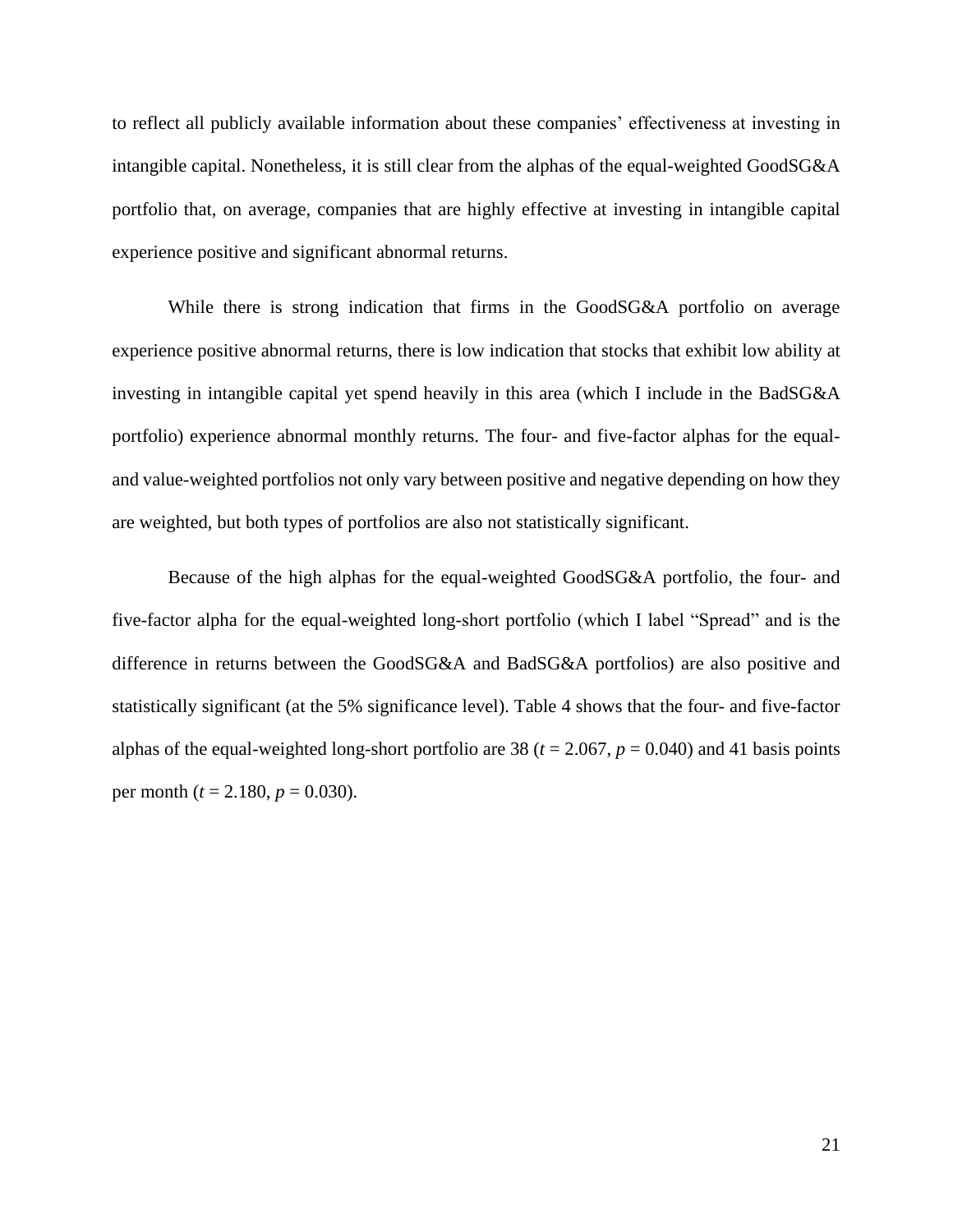#### *Table 4: Monthly abnormal returns for portfolios*

|                     | BadSG&A (Low              | GoodSG&A (High            | Spread (GoodSG&A) |
|---------------------|---------------------------|---------------------------|-------------------|
|                     | Ability x $SG&A_{high}$ ) | Ability x $SG&A_{high}$ ) | $-$ BadSG&A)      |
| Panel A: Equal-     |                           |                           |                   |
| weighted portfolios |                           |                           |                   |
| 4-factor $\alpha$   | 0.0029                    | 0.0068                    | 0.0038            |
| t-stat              | 1.975                     | 4.023                     | 2.067             |
| 5-factor $\alpha$   | 0.0026                    | 0.0068                    | 0.0041            |
| t-stat              | 1.696                     | 3.868                     | 2.180             |
| Panel B: Value-     |                           |                           |                   |
| weighted portfolios |                           |                           |                   |
| 4-factor $\alpha$   | 0.0001                    | 0.0024                    | 0.0023            |
| t-stat              | 0.076                     | 1.428                     | 0.993             |
| 5-factor $\alpha$   | $-0.0018$                 | 0.0020                    | 0.0039            |
| t-stat              | $-1.063$                  | 1.176                     | 1.641             |

This table reports monthly portfolio returns for double sorts on SG&A spending ability and SG&A intensity. The SG&A spending ability estimate used to form the portfolios is the ability estimate from the fiscal year ending in calendar year  $t - 1$  from July to December and calendar year  $t - 2$  from January to June. The value-weight portfolios are weighted by the firms' market capitalization at the end of June in fiscal year  $t - 1$  (the month before the portfolios are reconstructed). The weight is held constant through the entirety of the one-year holding period. Four-factor alphas are calculated by taking the intercept coefficient ( $\alpha$ ) from the following time series regression (as in Carhart 1997):

$$
R_t - R_{Ft} = \alpha + b(R_{Mt} - R_{Ft}) + sSMB_t + hHML_t + uUMD_t + e_t
$$

Five-factor alphas are calculated by taking the intercept coefficient ( $\alpha$ ) from the following time series regression (as in Fama and French 2016):

$$
R_t - R_{Ft} = \alpha + b(R_{Mt} - R_{Ft}) + sSMB_t + hHML_t + rRMW_t + cCMA_t + e_t
$$

The sample period is July 1980 to June 2020.

Table 5 presents additional characteristics of the portfolios based on the five-factor model (as in Fama and French 2016). The five-factor loadings in Table 5 suggest that the GoodSG&A and BadSG&A portfolios both have positive loadings on size and negative loadings on profitability, while the BadSG&A portfolio has an additional negative loading on value. These results indicate that the GoodSG&A portfolio favors small, unprofitable stocks, while the BadSG&A portfolio favors small, unprofitable stocks with high book-to-market ratios. Both portfolios have a coefficient of roughly 1 on the market factor indicating that their volatility mirrors the overall market. Meanwhile, the Spread portfolio only has a negative loading on profitability, indicating that stocks in this portfolio are typically unprofitable.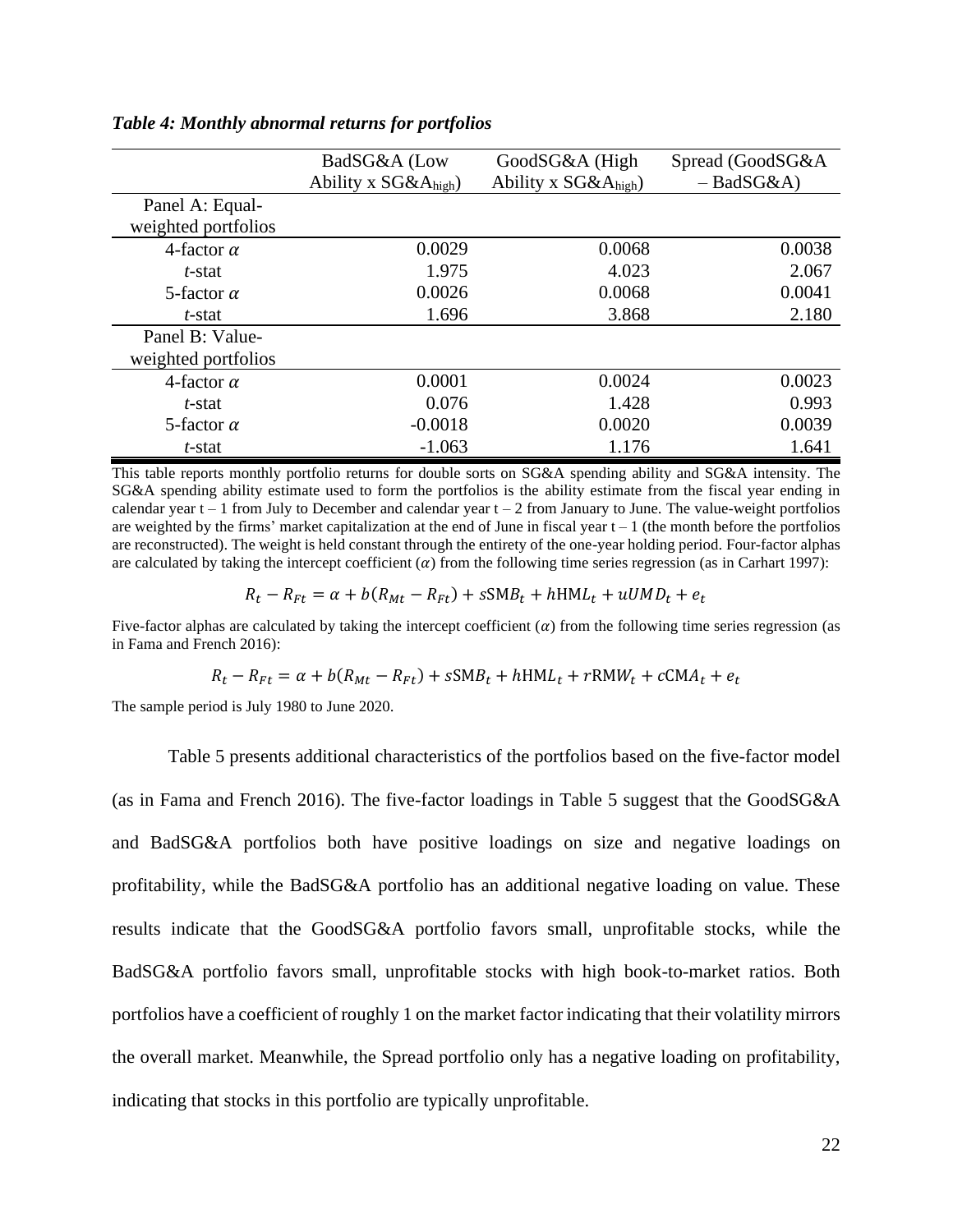|                   | BadSG&A (Low              | GoodSG&A (High            | Spread (GoodSG&A |
|-------------------|---------------------------|---------------------------|------------------|
|                   | Ability x $SG&A_{high}$ ) | Ability x $SG&A_{high}$ ) | $-$ BadSG&A)     |
| b                 | 1.000                     | 1.001                     | 0.001            |
| t(b)              | 26.79                     | 23.62                     | 0.028            |
| $\boldsymbol{S}$  | 0.737                     | 0.850                     | 0.112            |
| t(s)              | 13.25                     | 13.45                     | 1.634            |
| h                 | 0.143                     | 0.001                     | $-0.142$         |
| t(h)              | 2.154                     | 0.017                     | $-1.726$         |
| $\boldsymbol{r}$  | $-0.302$                  | $-0.482$                  | $-0.180$         |
| t(r)              | $-4.289$                  | $-6.032$                  | $-2.070$         |
| $\mathcal{C}_{0}$ | $-0.005$                  | $-0.075$                  | $-0.070$         |
| t(c)              | $-0.046$                  | $-0.624$                  | $-0.536$         |
| $R^2$             | 0.756                     | 0.744                     | 0.051            |

*Table 5: Equal-weighted portfolios' five-factor loadings*

This table presents the five-factor loadings for the equal-weighted portfolios. The factor loadings are the regression coefficients of the Fama-French five-factor model:

$$
R_t - R_{Ft} = \alpha + b(R_{Mt} - R_{Ft}) + sSMB_t + hHML_t + rRMW_t + cCMA_t + e_t
$$

See Table 3 for a description of the different factors in the model (i.e., SMB, HML, etc.)

Tables 6 and 7 display the top eight longest-held company stocks in the BadSG&A and GoodSG&A portfolios, respectively, and the GICS designated sub-industry for each company. Based on these tables, there seems to be some evidence of persistence in firm-level SG&A spending ability, with some companies remaining in either of the portfolios for over  $10+$  years.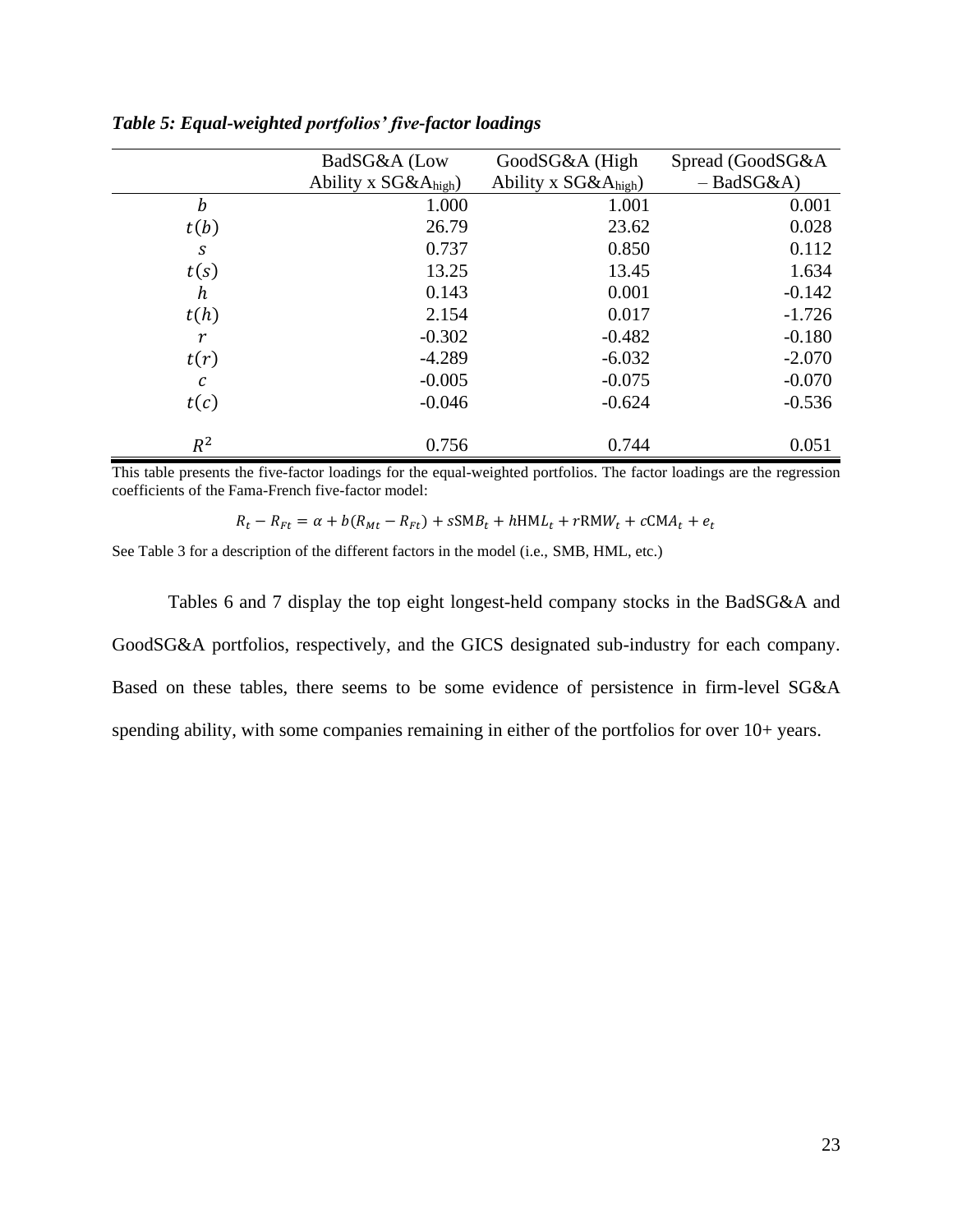| <b>Company Name</b>                     | Number of Years in BadSG&A<br>Portfolio | Sub-Industry                                 |
|-----------------------------------------|-----------------------------------------|----------------------------------------------|
| <b>MILLIPORE CORP</b>                   | 14                                      | Life Sciences Tools &<br><b>Services</b>     |
| WILEY (JOHN) & SONS<br>-CL $A$          | 14                                      | Publishing                                   |
| <b>FORRESTER</b><br><b>RESEARCH INC</b> | 13                                      | Research & Consulting<br><b>Services</b>     |
| <b>HAVERTY FURNITURE</b>                | 13                                      | Home furnishing Retail                       |
| <b>MEDTRONIC PLC</b>                    | 12                                      | <b>Health Care Equipment</b>                 |
| <b>FLUKE CORP</b>                       | 11                                      | Electronic Equipment &<br><b>Instruments</b> |
| <b>PALL CORP</b>                        | 11                                      | <b>Industrial Machinery</b>                  |
| <b>AVON PRODUCTS</b>                    | 10                                      | <b>Personal Products</b>                     |

*Table 6: Longest holding Stocks in BadSG&A portfolio*

This table reports the top eight longest held stocks in the BadSG&A portfolio. To calculate the number of years held, I look at the BadSG&A portfolio construction over my July 1980 to June 2020 sample period, group the stocks in the sample by their corresponding CRSP permno code, and count the number of observations. The sub-industry of each firm corresponds to the sub-industry code ascribed by the Global Industry Classification Standard (GICS).

| Table 7: Longest holding stocks in GoodSG&A portfolio |  |  |
|-------------------------------------------------------|--|--|
|-------------------------------------------------------|--|--|

| <b>Company Name</b>                       | Number of Years in GoodSG&A<br>Portfolio | Sub-Industry                               |
|-------------------------------------------|------------------------------------------|--------------------------------------------|
| <b>LAWSON PRODUCTS</b>                    | 12                                       | Trading Companies &<br><b>Distributors</b> |
| PFIZER INC                                | 11                                       | <b>Pharmaceuticals</b>                     |
| <b>US CELLULAR CORP</b>                   | 9                                        | Wireless Telecommunication<br>Services     |
| <b>BIO-RAD</b><br><b>LABORATORIES INC</b> | 8                                        | Life Sciences Tools &<br><b>Services</b>   |
| <b>BRISTOL-MYERS</b><br><b>SQUIBB CO</b>  | 8                                        | Pharmaceuticals                            |
| <b>URBAN ONE INC</b>                      | 8                                        | <b>Broadcasting</b>                        |
| <b>CCUR HOLDING INC</b>                   | 7                                        | <b>Specialized Finance</b>                 |
| <b>EBAY INC</b>                           | 7                                        | Internet & Direct Marketing<br>Retail      |

This table reports the top eight longest held stocks in the GoodSG&A portfolio. See the description of Table 6 to see how the number of years held and the sub-industry are found.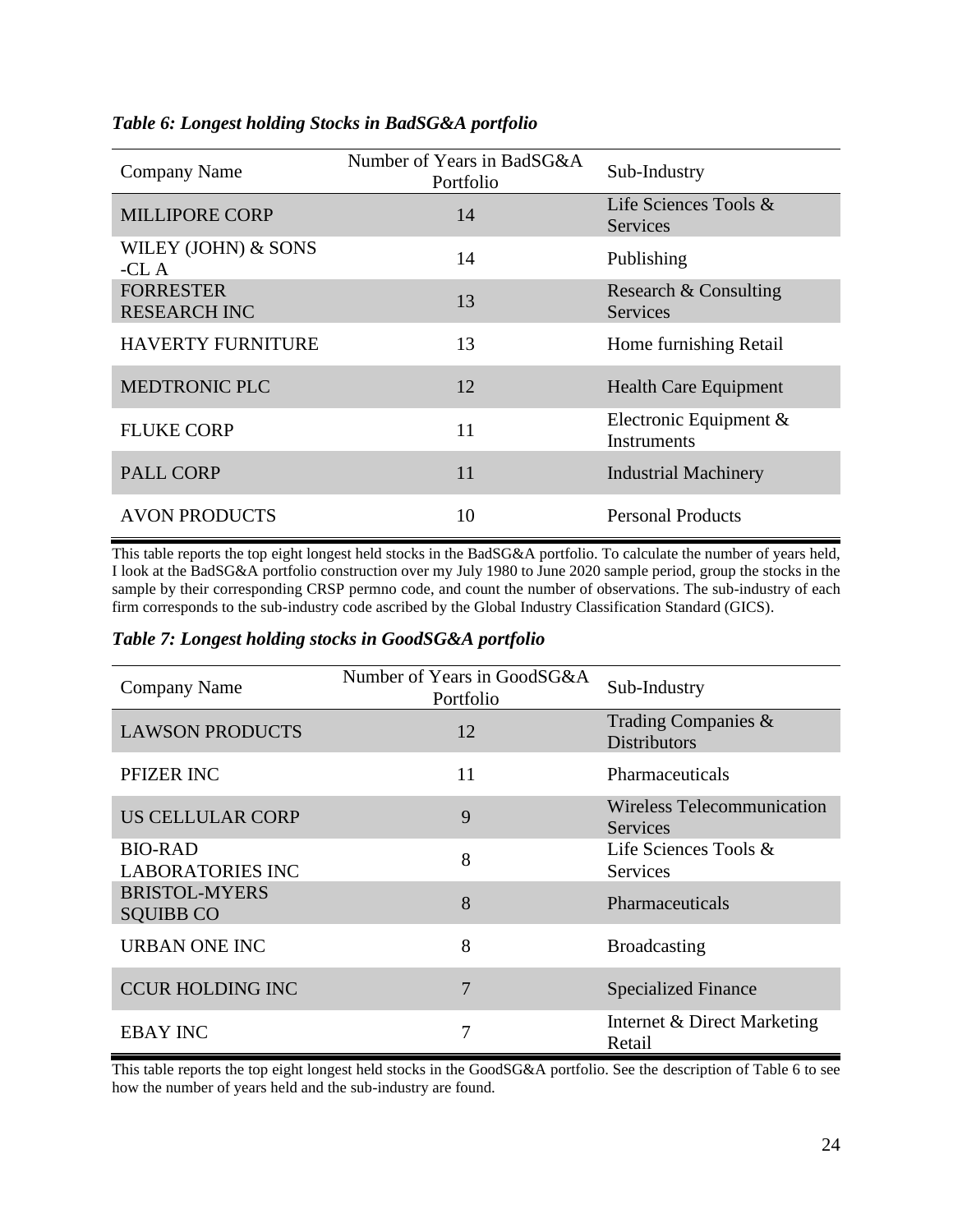Tables 8 and 9 show the most common industry groups for the companies in the BadSG&A and GoodSG&A portfolios, respectively. Interestingly, we see that the five most common industry groups are the same (yet in different rank order) for both the BadSG&A and GoodSG&A portfolios. The most common industry groups are unsurprisingly those that one would associate with high spending on research and development activities (Technology Hardware & Equipment, Health Care Equipment & Services, Software & Services) as well as advertising and marketing activities (Retailing, Banks).

*Table 8: Most common industry groups in BadSG&A portfolio*

| <b>Industry Group</b>            | Number of Companies by Industry Group<br>Over Sample Period (Not Distinct) |
|----------------------------------|----------------------------------------------------------------------------|
| Technology Hardware & Equipment  | 358                                                                        |
| <b>Banks</b>                     | 286                                                                        |
| Retailing                        | 262                                                                        |
| Health Care Equipment & Services | 256                                                                        |
| Software & Services              | 233                                                                        |

This table reports the five most common industry groups (as ascribed by GICS) of the stocks in the BadSG&A portfolio over my sample period. To calculate the number of companies by industry group, I look at the BadSG&A portfolio construction over my sample period, group stocks in my sample by their GICS designated industry group code, and count the number of observations.

*Table 9: Most common industry groups in GoodSG&A portfolio*

| <b>Industry Group</b>            | Number of Companies by Industry Group<br>Over Sample Period (Not Distinct) |
|----------------------------------|----------------------------------------------------------------------------|
| Technology Hardware & Equipment  | 255                                                                        |
| Software & Services              | 197                                                                        |
| Health Care Equipment & Services | 147                                                                        |
| Retailing                        | 133                                                                        |
| <b>Banks</b>                     | 115                                                                        |

This table reports the five most common industry groups of the stocks in the GoodSG&A portfolio over my sample period. See Table 8's description to understand how to find the most common industry groups.

Figure 1 displays how the number of stocks in the GoodSG&A and BadSG&A portfolios vary across time. The number of stocks in each of the portfolios is influenced by the distribution of firms sorted on the intersection of their SG&A spending ability and SG&A intensity estimates. Figure 1 shows that on average the number of stocks in the BadSG&A portfolio over my sample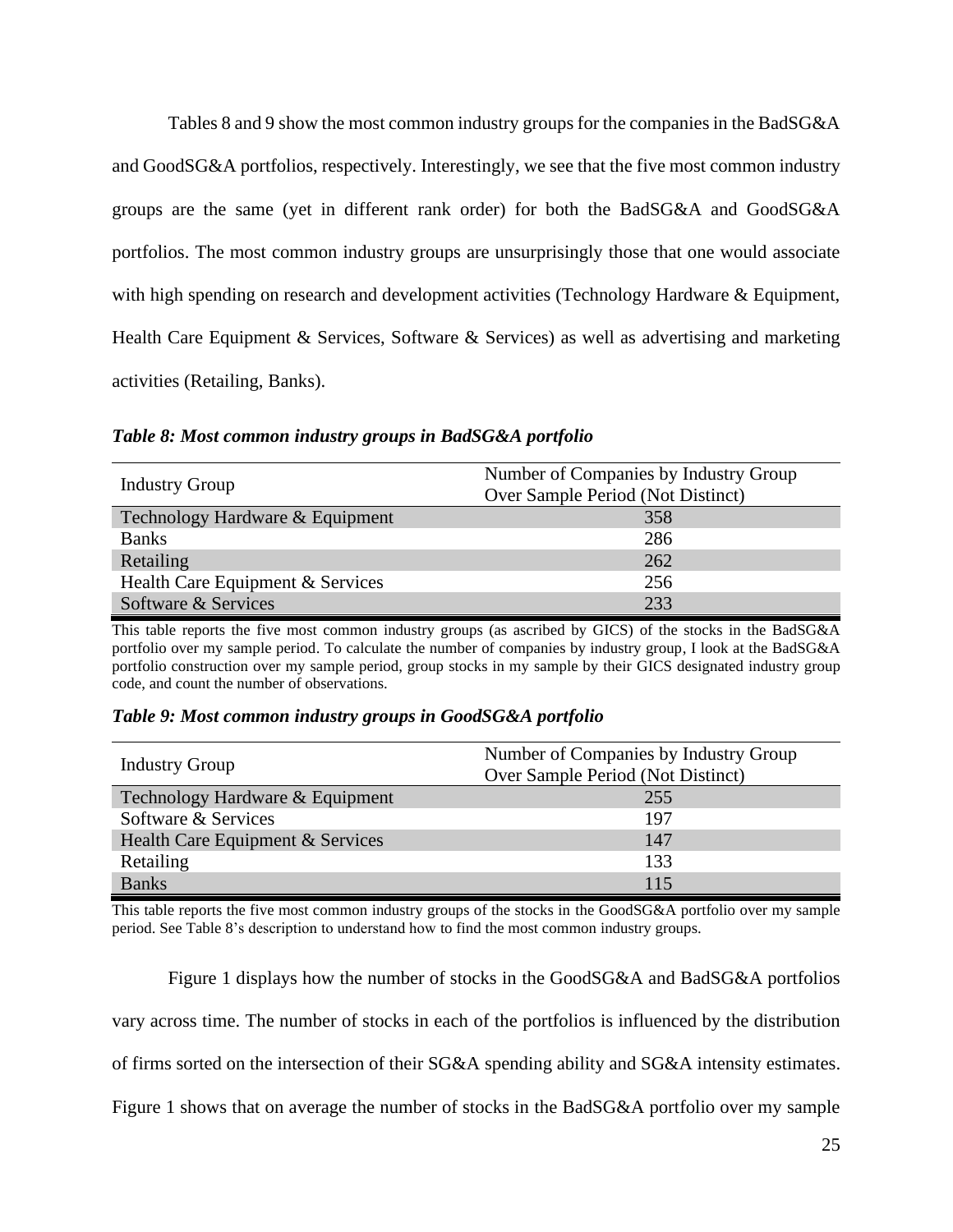period is higher than the number of stocks in the GoodSG&A portfolio (68 vs. 45). This indicates that the distribution of firms based on the intersection of their SG&A spending ability and intensity estimates is right skewed. Consequently, the returns of the GoodSG&A portfolio are slightly more sensitive to the returns of individual stocks relative to the BadSG&A portfolio.



*Figure 1: Size of BadSG&A and GoodSG&A portfolios over time*

This figure presents a time series of the number of companies in the BadSG&A and GoodSG&A portfolios as well as the average number of companies in each of the portfolios over my July 1980 to June 2020 sample period.

## <span id="page-26-0"></span>6 Additional findings

For robustness, I construct another measure of SG&A spending ability by analyzing how a firm's SG&A intensity translates into future sales growth, instead of future gross profit growth. I find that the abnormal returns of the GoodSG&A portfolio constructed using this other measure of SG&A spending ability are weaker in magnitude and significance than the GoodSG&A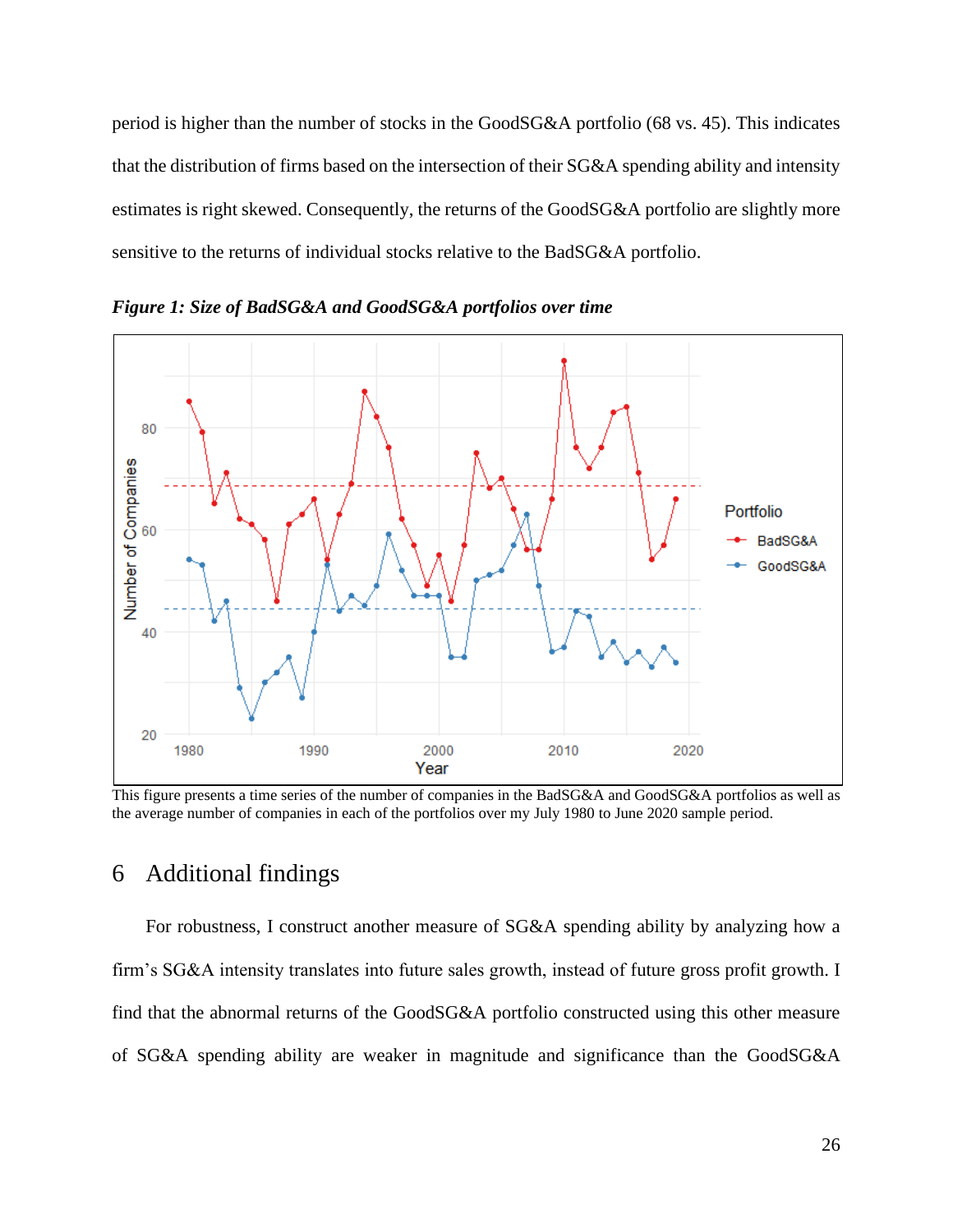portfolio constructed using future gross profit growth as the dependent variable in the model for SG&A spending ability.

The alphas of these portfolios are reported in Panels A and B of Table 10. The four- and fivefactor alphas for the equal-weighted GoodSG&A portfolio constructed using an ability measure based on sales growth are 38 ( $t = 2.640$ ,  $p = 0.009$ ) and 34 ( $t = 2.209$ ,  $p = 0.028$ ) basis points, respectively, versus 68 ( $t = 4.023$ ,  $p < 0.001$ ) and 68 basis points per month ( $t = 3.868$ ,  $p < 0.001$ ) for the equal-weighted GoodSG&A portfolio constructed using an ability measure based on gross profit growth. Unlike the alphas for the equal-weighted BadSG&A portfolio using my original measure for SG&A spending ability, the alphas of the equal-weighted BadSG&A alphas using a measure based on future sales growth are also positive and statistically significant. The four- and five-factor alphas for the equal-weighted BadSG&A portfolio constructed using an ability measure based on sales growth are 35 ( $t = 2.751$ ,  $p = 0.007$ ) and 28 ( $t = 2.040$ ,  $p = 0.042$ ) basis points, respectively, versus for the equal-weighted GoodSG&A portfolio constructed using an ability measure based on gross profit growth. Given that both the BadSG&A and GoodSG&A portfolios generate significant positive abnormal returns under this approach indicates that an SG&A spending ability measure based on sales growth does a poor job at predicting abnormal returns.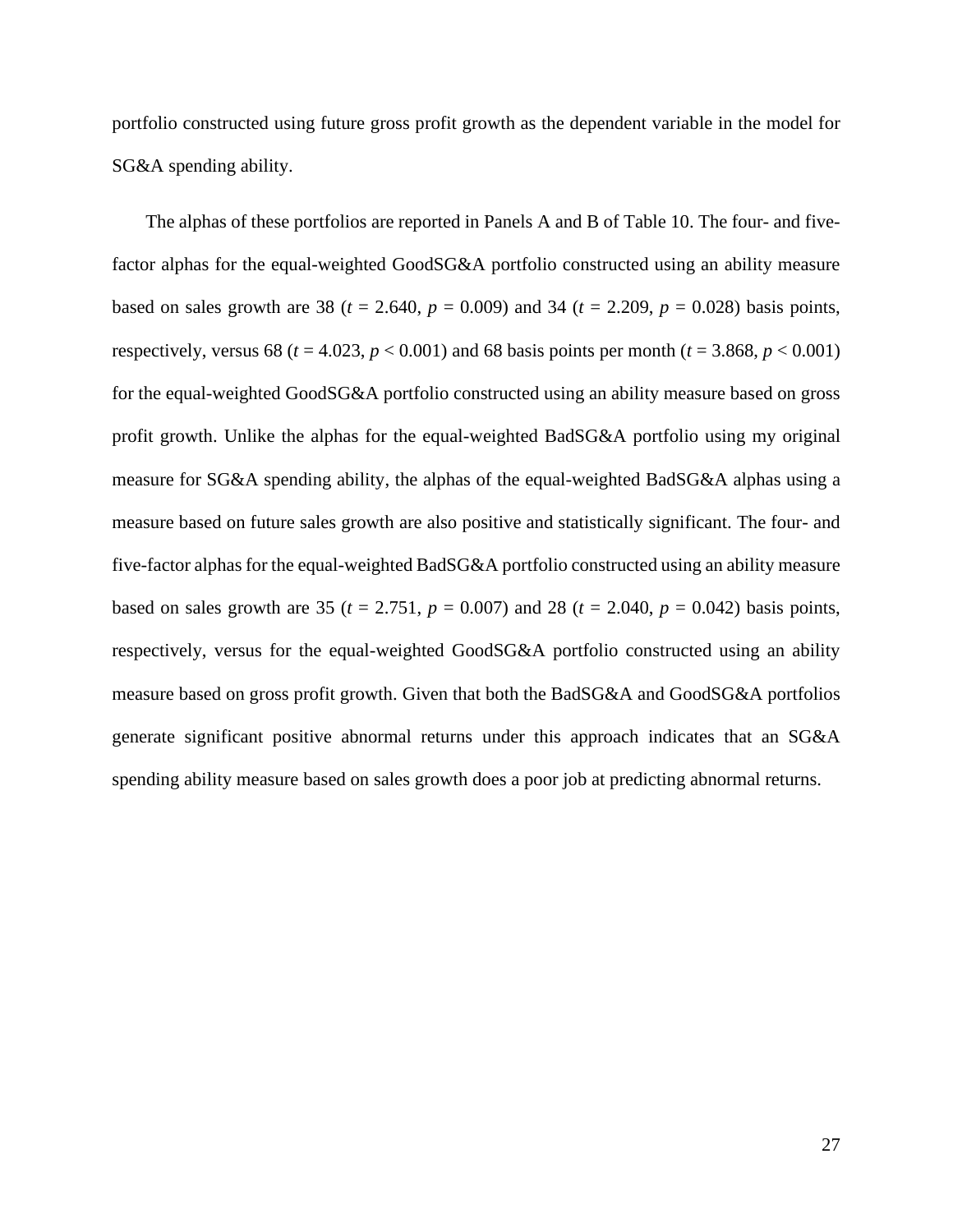|                     | BadSG&A (Low              | GoodSG&A (High         | Spread (GoodSG&A |
|---------------------|---------------------------|------------------------|------------------|
|                     | Ability x $SG&A_{high}$ ) | Ability x $SG&Ahigh$ ) | $-$ BadSG&A)     |
| Panel A: Equal-     |                           |                        |                  |
| weighted portfolios |                           |                        |                  |
| 4-factor $\alpha$   | 0.0035                    | 0.0038                 | 0.0003           |
| t-stat              | 2.751                     | 2.640                  | 0.186            |
| 5-factor $\alpha$   | 0.0028                    | 0.0034                 | 0.0006           |
| t-stat              | 2.040                     | 2.209                  | 0.360            |
| Panel B: Value-     |                           |                        |                  |
| weighted portfolios |                           |                        |                  |
| 4-factor $\alpha$   | 0.0015                    | 0.0023                 | 0.0007           |
| t-stat              | 1.031                     | 1.319                  | 0.334            |
| 5-factor $\alpha$   | $-0.0008$                 | 0.0018                 | 0.0026           |
| t-stat              | $-0.531$                  | 1.010                  | 1.177            |

*Table 10: Monthly abnormal returns for portfolios (defining ability based on future sales growth)*

This table reports annual portfolio returns for double sorts on SG&A spending ability (defining ability on how well SG&A spending intensity translates into future sales growth) and SG&A intensity. See Table 4's description to see how four- and five-factor alphas are calculated for each of the portfolios.

Given that I designed my empirical approach to closely mimic that of Cohen et al.'s (2013), which finds that investors consistently undervalue firms that are effective R&D spenders, I also see if Cohen et al.'s (2013) results still hold today using an updated sample size (July 1980 to June 2020) and sorting firms into portfolios based on their original R&D spending ability measure. I also do another analysis using an updated sample size, but sort firms into portfolios based on an R&D spending ability measure that depends on gross profit growth instead. I do this to determine if R&D spending effectiveness is perhaps a better predictor of abnormal monthly returns than SG&A spending effectiveness and to determine if an ability measure that depends on gross profit growth instead of sales growth significantly influences the results. In addition to computing the abnormal returns using Carhart four-factor alphas (as done in Cohen et al. 2013), I also compute Fama/French five-factor alphas (as in Fama and French 2016), to determine if Cohen et al.'s (2013) results may have been influenced by the factor model that they used.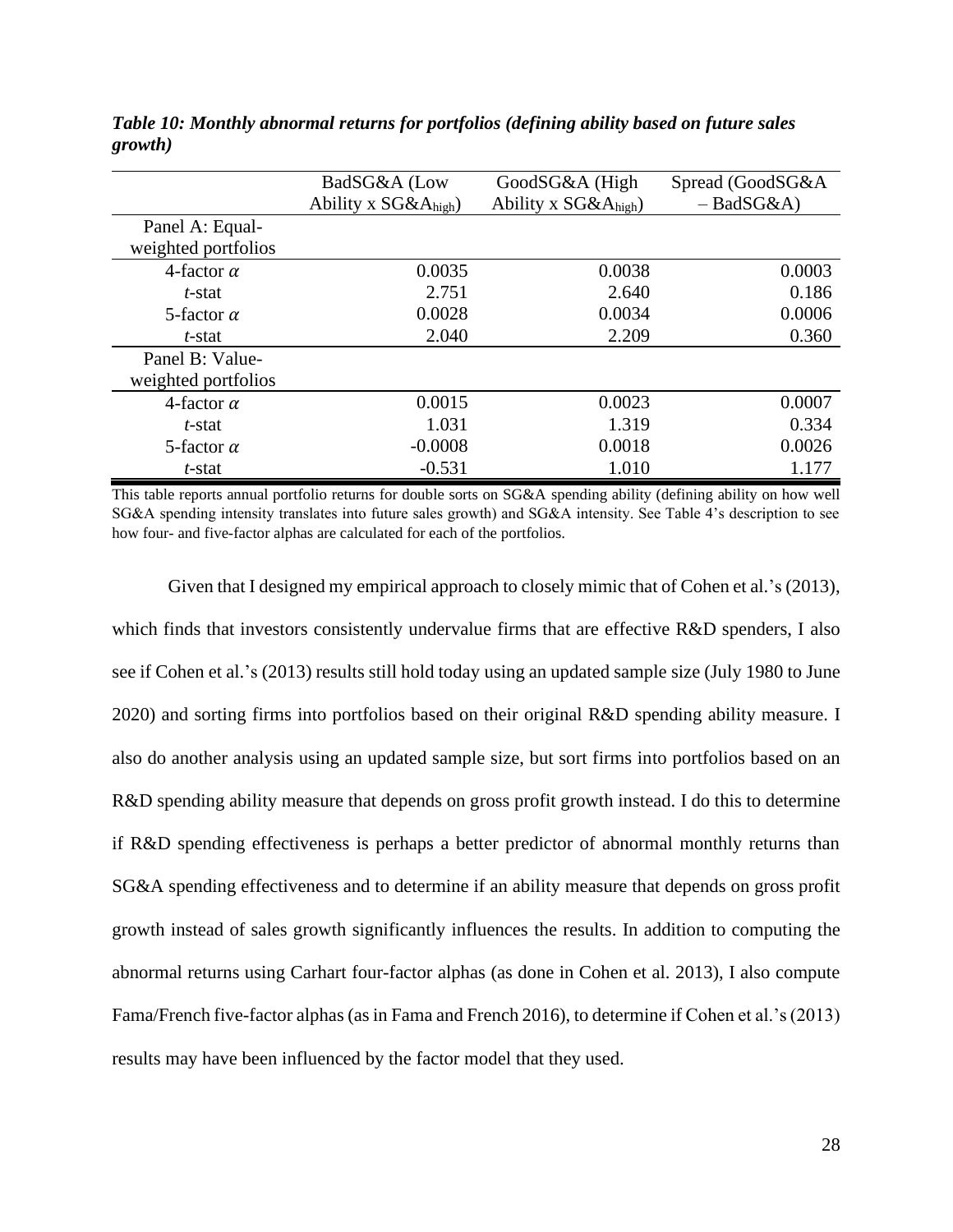Panels A and B of Table 11 report monthly alphas for the equal-weighted and valueweighted yearly portfolio sorts using R&D intensity and R&D spending ability that depends on sales growth (as defined by Cohen et al. 2013). Based on these results, I find little indication that firms in the BadR&D and GoodR&D portfolios formed under these portfolio sorts experience significant abnormal returns. Both the equal- and value-weighted GoodR&D portfolios do not have statistically significant alphas (at the 5% significance level). The equal-weighted BadR&D portfolio has a five-factor alpha of 58 basis points ( $t = 2.179$ ,  $p = 0.030$ ), which is statistically significant, but it does not have a statistically significant 4-factor alpha. Thus, this not a strong indication that this portfolio experiences abnormal returns. Given that Cohen et al.'s (2013) original paper found significant four-factor alphas for the equal- and value-weighted GoodR&D and Spread portfolios using their 1980 to 2009 sample size, my results indicate that these researcher's findings no longer hold today.

|                                        | BadR&D (Low                     | GoodR&D (High        | Spread (GoodR&D - |
|----------------------------------------|---------------------------------|----------------------|-------------------|
|                                        | Ability x $R&D_{\text{high}}$ ) | Ability x $R\&Dhigh$ | BadR&D)           |
| Panel A: Equal-<br>weighted portfolios |                                 |                      |                   |
| 4-factor $\alpha$                      | 0.0049                          | 0.0059               | 0.0009            |
| t-stat                                 | 1.879                           | 1.552                | 0.220             |
| 5-factor $\alpha$                      | 0.0058                          | 0.0061               | 0.0003            |
| t-stat                                 | 2.179                           | 1.599                | 0.077             |
| Panel B: Value-                        |                                 |                      |                   |
| weighted portfolios                    |                                 |                      |                   |
| 4-factor $\alpha$                      | 0.0002                          | 0.0013               | 0.0011            |
| t-stat                                 | 0.062                           | 0.324                | 0.227             |
| 5-factor $\alpha$                      | 0.0014                          | 0.0020               | 0.0057            |
| t-stat                                 | 0.436                           | 0.470                | 0.110             |

*Table 11: Monthly abnormal returns for R&D portfolios (defining ability based on future sales growth)*

This table reports monthly portfolio returns for double sorts on R&D spending ability (defining ability on how well R&D spending intensity translates into future sales growth) and R&D intensity. See Table 4's description to see how four- and five-factor alphas are calculated for each of the portfolios.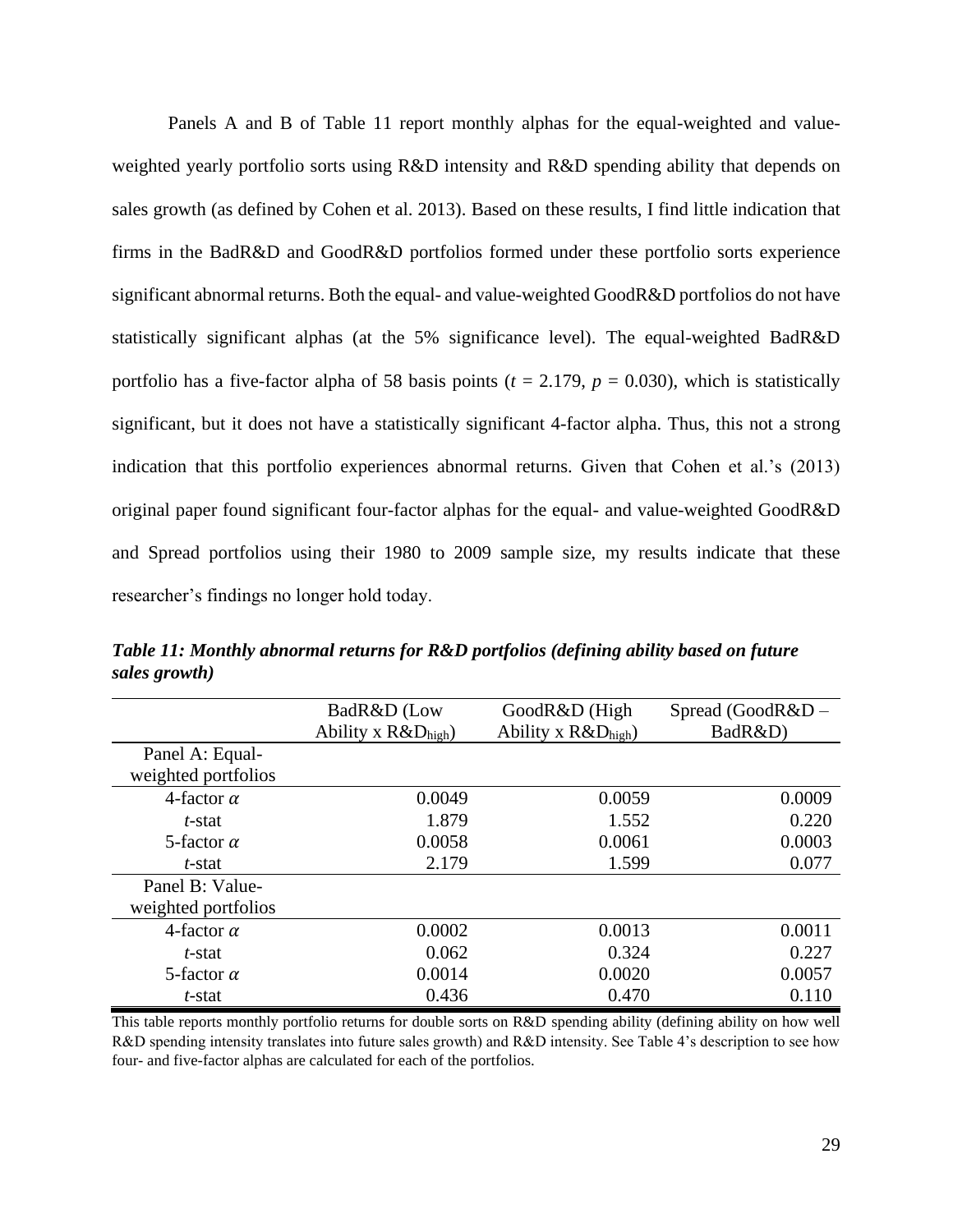Panels A and B of Table 12 report monthly alphas for the equal- and equity-weighted yearly portfolio sorts using R&D intensity (as defined by Cohen et al. 2013) and an R&D spending ability measure that depends on gross profit growth. The four- and five-factor alphas for the equal- and value-weighted GoodR&D portfolio are both positive and statistically significant. The four- and five-factor alphas for the equal-weighted GoodR&D portfolio are 133 (*t* = 3.327, *p* < 0.001) and 122 basis points per month ( $t = 2.983$ ,  $p = 0.003$ ). Meanwhile, the four- and five-factor alphas for the value-weighted GoodR&D portfolio are 79 ( $t = 1.990$ ,  $p = 0.048$ ) and 82 basis points per month  $(t = 2.068, p = 0.040)$ . Using the monthly five-factor alphas, this translates to 15.7% and 10.3% of abnormal annual returns for the equal- and value-weighted GoodR&D portfolio, respectively. Given that the alphas of the equal-weighted GoodR&D portfolio are higher than the alphas of the value-weighted portfolio suggest that the largest companies in the GoodR&D portfolio experience lower abnormal returns than the smallest companies. I find little indication that the BadR&D portfolio experience abnormal monthly returns. The four- and five-factor alphas for the BadR&D equal- and value-weighted portfolios are not statistically significant.

|                     | BadR&D (Low          | GoodR&D (High                    | Spread (GoodR&D - |
|---------------------|----------------------|----------------------------------|-------------------|
|                     | Ability x $R\&Dhigh$ | Ability x $R\&D_{\text{high}}$ ) | BadR&D)           |
| Panel A: Equal-     |                      |                                  |                   |
| weighted portfolios |                      |                                  |                   |
| 4-factor $\alpha$   | 0.0031               | 0.0133                           | 0.0102            |
| t-stat              | 1.079                | 3.327                            | 2.330             |
| 5-factor $\alpha$   | 0.0044               | 0.0122                           | 0.0075            |
| t-stat              | 1.517                | 2.983                            | 1.732             |
| Panel B: Value-     |                      |                                  |                   |
| weighted portfolios |                      |                                  |                   |
| 4-factor $\alpha$   | 0.0007               | 0.0079                           | 0.0073            |
| t-stat              | 0.198                | 1.990                            | 1.454             |
| 5-factor $\alpha$   | 0.0024               | 0.0082                           | 0.0075            |
| t-stat              | 0.721                | 2.068                            | 1.525             |

*Table 12: Monthly abnormal returns for portfolios (defining ability on R&D spending intensity)*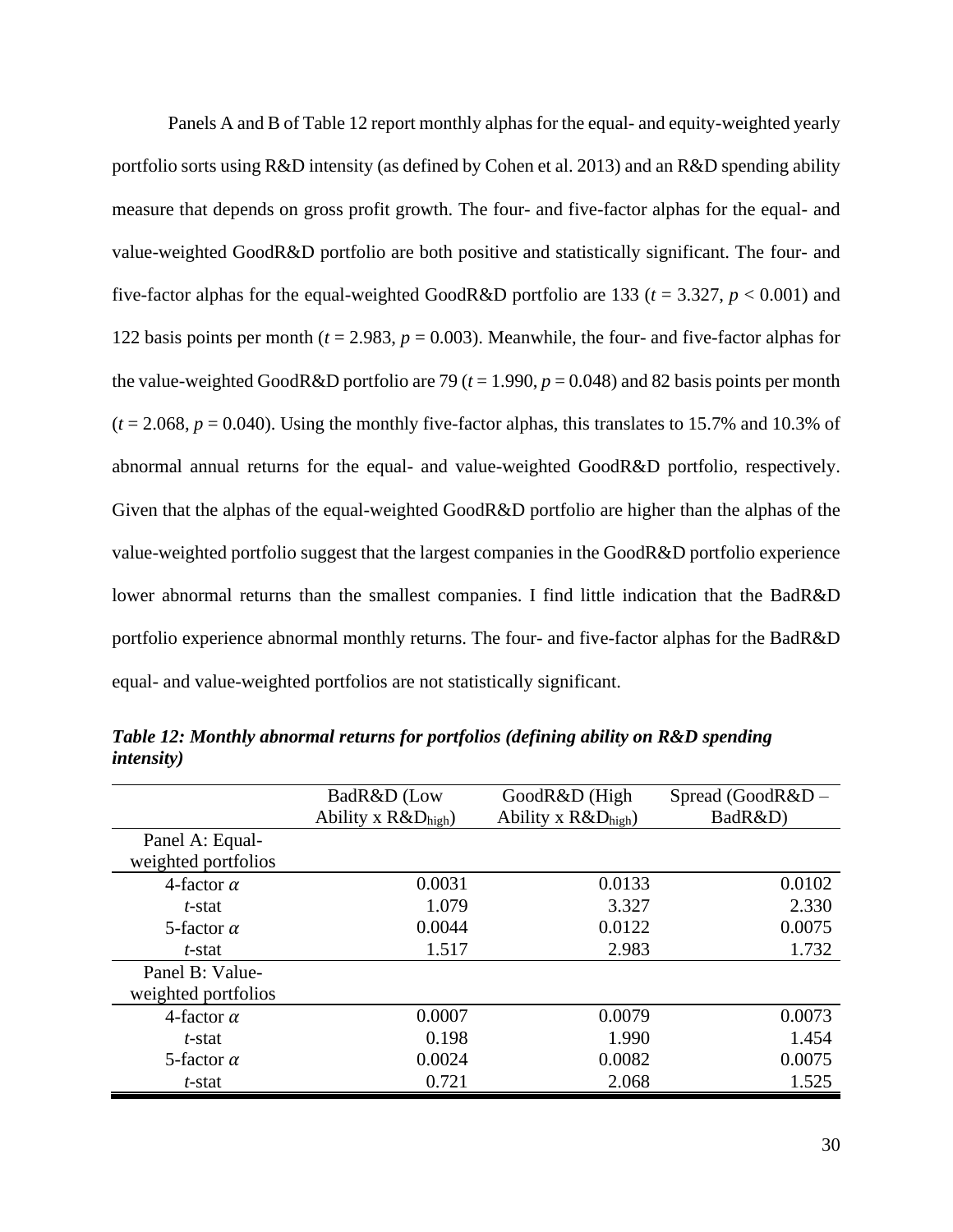This table reports monthly portfolio returns for double sorts on R&D spending ability (defining ability on how well R&D spending intensity translates into future gross profit growth) and R&D intensity. See Table 4's description to see how four- and five-factor alphas are calculated for each of the portfolios.

While the alphas of the GoodR&D portfolio are higher than the alphas of the GoodSG&A portfolio (when they are equal-weighted), they are less statistically significant. Additionally, Figure 2 shows that the number of firms in the GoodR&D portfolio are also significantly lower than the number of firms in the GoodSG&A portfolio (as reported in Figure 1). The average number of stocks in the GoodR&D portfolio during my sample period is 12, which is far below the 30 minimum that Statman (1987) shows will create a well-diversified portfolio. Meanwhile, the average number of stocks in the GoodSG&A portfolio is 45, which is well above 30. Thus, it's unclear if the abnormal returns experienced by the GoodR&D portfolio are due to firm-specific risks or the variables that I used to sort stocks into portfolios (i.e., R&D spending ability and R&D intensity). For this reason, I'm unable to conclude that R&D spending effectiveness is perhaps a better predictor of abnormal monthly returns than SG&A spending effectiveness, with both ability measures based on gross profit growth.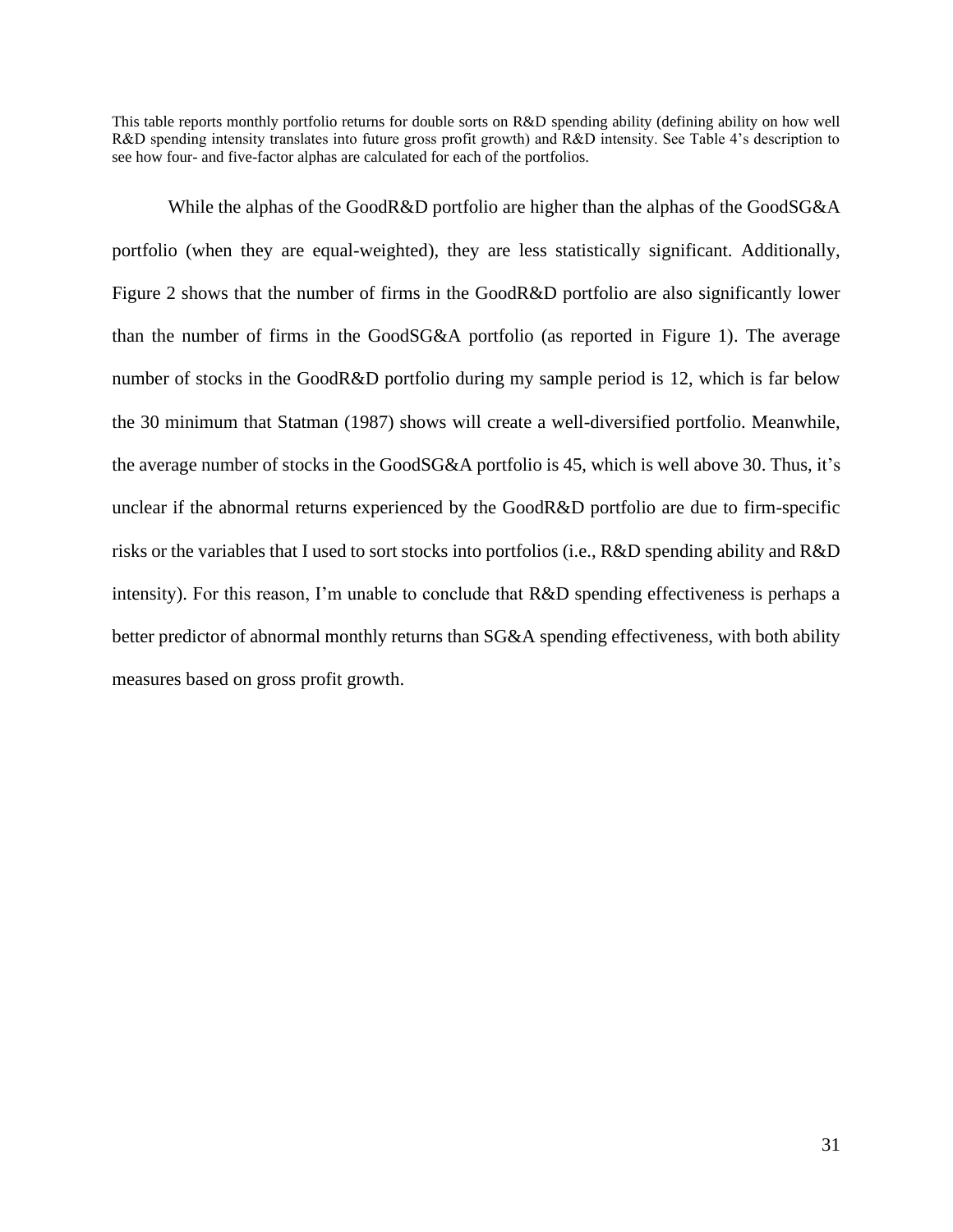



This figure presents a time series of the number of companies in the BadR&D and GoodR&D portfolios as well as the average number of companies in each of the portfolios over my July 1980 to June 2020 sample period.

# <span id="page-32-0"></span>7 Conclusion

In this paper, I find that the market appears to consistently undervalue firms that are highly effective at investing in intangible capital. Namely, using a sample of all NYSE, AMEX, and NASDAQ common stocks from July 1980 to June 2020, I find that firms that demonstrate a high ability at investing in intangible capital and spend heavily in this area (which I define as effective investing) experience significant positive abnormal returns after adjusting for well-studied risk factors. This paper also proposes a novel method of measuring a firm's ability at investing in intangible capital, which can be applied to a larger sample of stocks than in previous market anomaly studies and accounts for possible cost savings resulting from past intangible capital investments. Cohen et al. (2013) define ability based on how intangible capital investments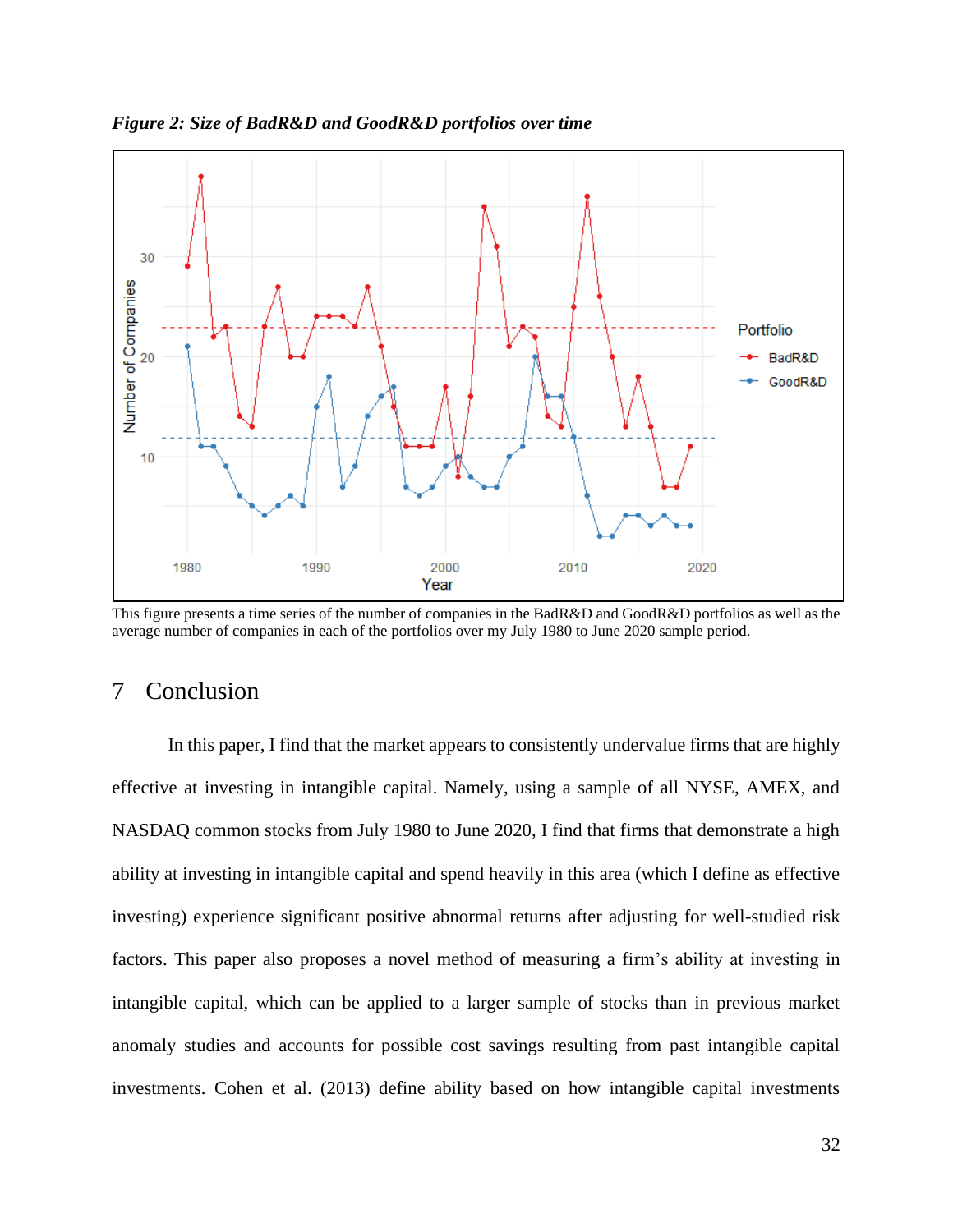translate into future sales growth, even though operating cost savings are a source of value for a firm.

In employing this new measure of ability, an equal-weighted long portfolio strategy that invests in firms that score in the top quintile of effectiveness earns abnormal returns of roughly 8.5% annually. Additionally, I seek to replicate the findings of Cohen et al.'s (2013) study using updated data. Using monthly stock data from July 1980 to June 2020 (the same as my sample range), I ran a calendar-time portfolio analysis employing their original measure for firm-level R&D spending ability and R&D intensity. I also ran another portfolio analysis using a model for R&D spending ability that depends on gross profit growth instead of sales growth, to account for potential cost savings that result from R&D activity. Using updated data, sorting firms into portfolios based on Cohen et al.'s (2013) original measure for R&D spending ability and R&D intensity, and calculating Carhart four-factor alphas (as done in Cohen et al. 2013), I find little indication that firms in the equal- and value-weighted BadR&D and GoodR&D portfolios earn abnormal returns. Essentially, I am unable to replicate the findings of Cohen et al.'s (2013) paper using updated data. When I sort firms using my measure for R&D spending ability that depends on gross profit growth, I find that firms in the equal- and value-weighted GoodR&D portfolios have both large and significant abnormal returns. However, I find that the number of stocks in the GoodR&D portfolio is well below the minimum to be considered a well-diversified portfolio. Thus, it's unclear if the abnormal returns experienced by this portfolio are due to firm-specific risks or the variables that I used for the sorts (i.e., R&D spending ability and R&D intensity).

The results that I present in this paper serve as evidence against the efficient market hypothesis, which states that share prices reflect all information about a stock and that consistent generation of abnormal returns is impossible. I demonstrate that I can build a portfolio based on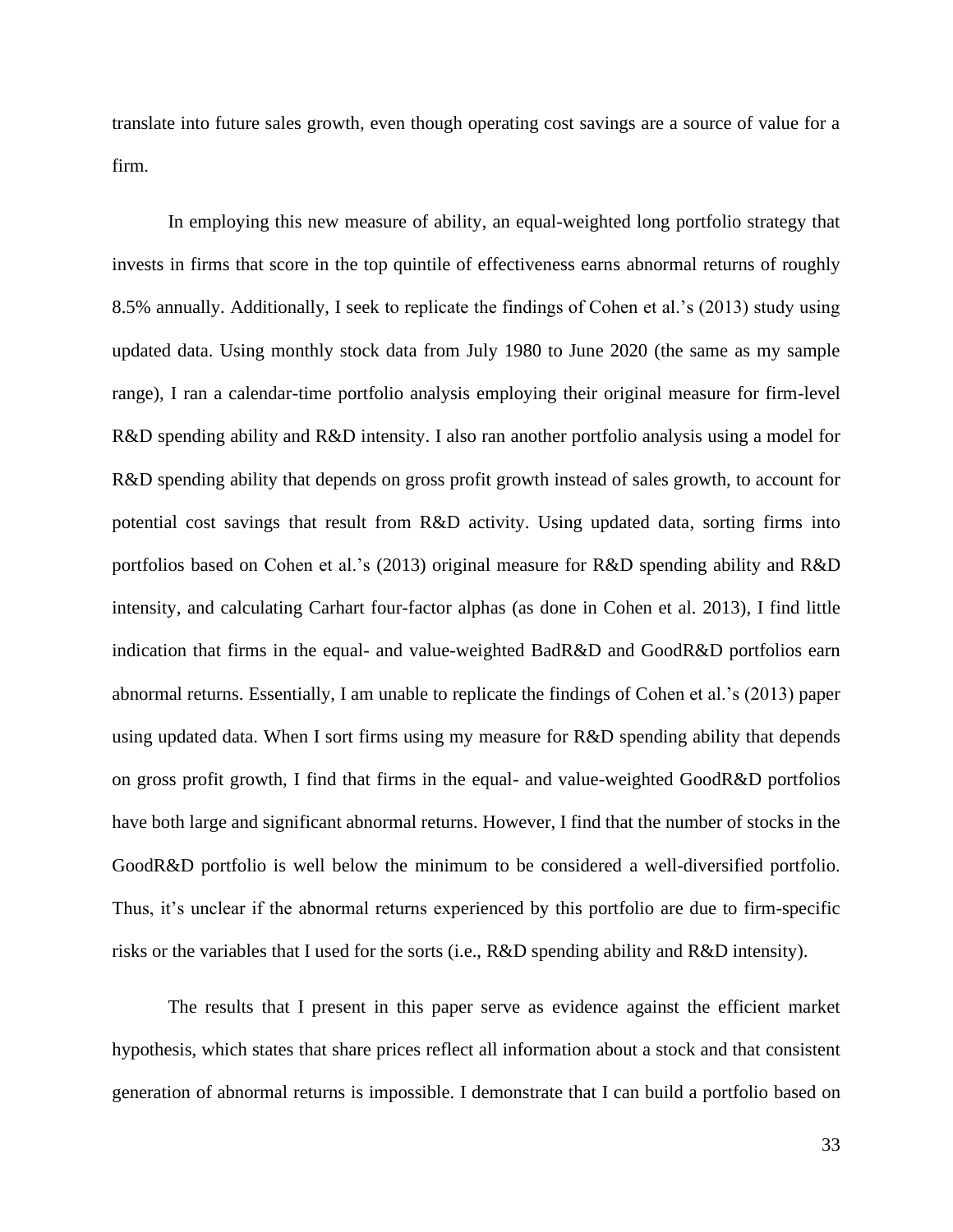two measures (i.e., SG&A intensity and SG&A spending ability), which can be easily computed using publicly available data, and generate consistent, significant abnormal returns over a sample period of 40 years. My findings are reason for equity analysts and fund managers to consider a firm's effectiveness at investing in intangible capital when setting price targets and making investment decisions.

My empirical approach can be extended in a few ways to improve the robustness of my findings. First, would be to employ monthly Fama/MacBeth (1973) cross-sectional regressions to further assess the predictive power of my measure for ability at investing in intangible capital. It is recommended that any Fama/Macbeth cross sectional regressions follow the approach of Cohen et al. (2013) and Hirshleifer et al. (2010) by controlling for well-known determinants of stock returns like size, book-to-market, industry classification, etc. Second, would be to do two additional calendar-time portfolio analyses sorting simply on SG&A intensity and separately on SG&A spending ability. Cohen et al. (2013) did this as a robustness check in their paper but found that the portfolios sorted simply on R&D spending ability and separately on R&D intensity did not experience significant abnormal returns. However, my results from Table 10 indicate that sorting simply on SG&A intensity may be a stronger predictor of abnormal stock returns than my SG&A spending ability measure. Third, would be to alter my method for measuring intangible capital investment ability to accommodate firms that have been recently (i.e., less than six years) publicly listed. My method requires a firm to have at least six years of publicly available data on its SG&A spending and gross profits to calculate an ability estimate. Because I'm unable to calculate ability estimates for recently listed firms, this prevents me from including them in my portfolios.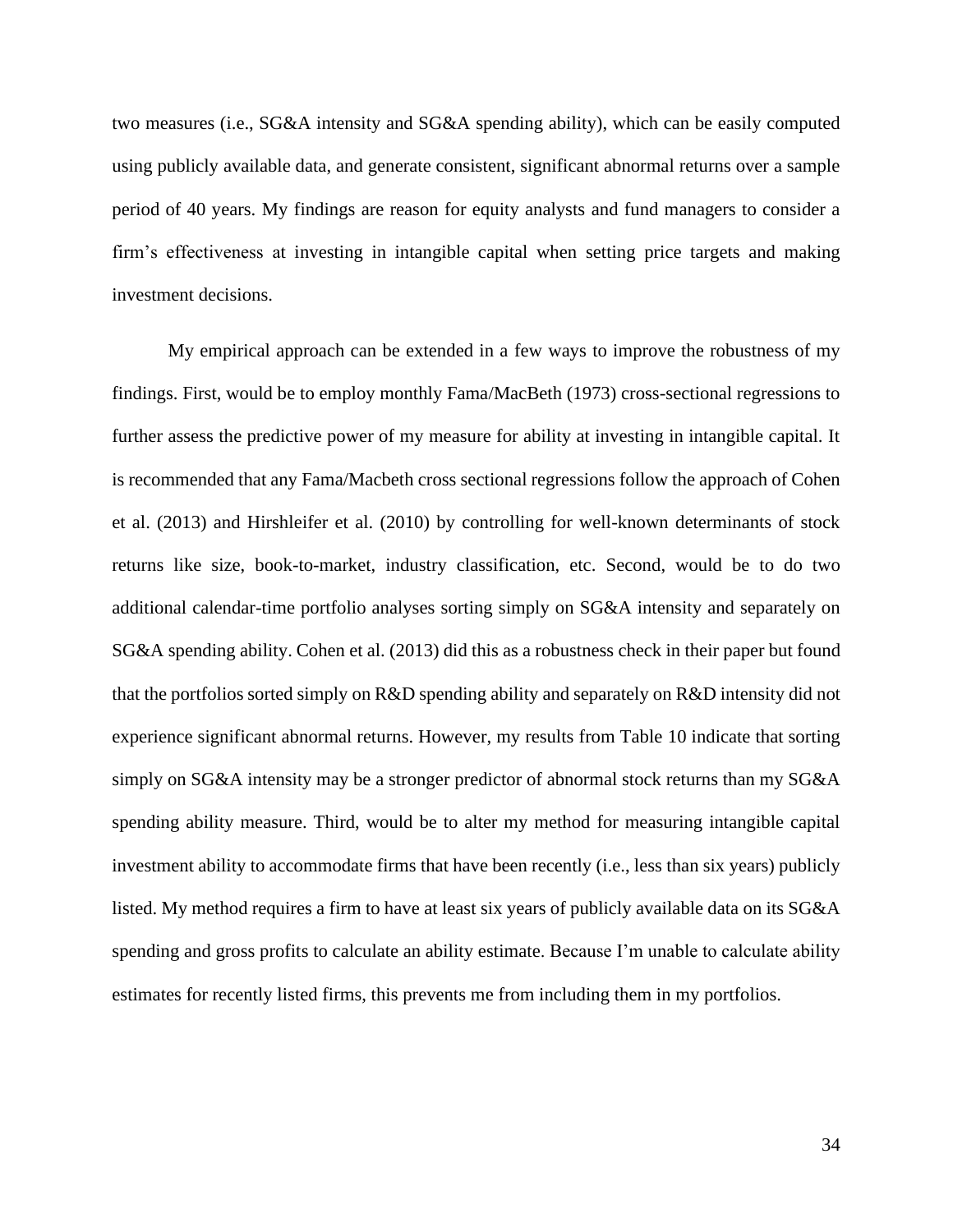#### <span id="page-35-0"></span>8 References

Arundel, Anthony, and Isabelle Kabla. 1998. "What Percentage of Innovations Are Patented? Empirical Estimates for European Firms." Research Policy 27 (2): 127–41.

Belo, Frederico, Vito D. Gala, Juliana Salomao, and Maria Ana Vitorino. 2022. "Decomposing Firm Value." Journal of Financial Economics 143 (2): 619–39.

Carhart, Mark M. 1997. "On Persistence in Mutual Fund Performance." The Journal of Finance 52 (1): 57–82.

Chan, Louis K. C., Josef Lakonishok, and Theodore Sougiannis. 2001. "The Stock Market Valuation of Research and Development Expenditures." The Journal of Finance 56 (6): 2431–56.

Cohen, Lauren, Karl Diether, and Christopher Malloy. 2013. "Misvaluing Innovation." The Review of Financial Studies 26 (3): 635–66.

Daniel, Kent, and Sheridan Titman. 2006. "Market Reactions to Tangible and Intangible Information." The Journal of Finance 61 (4): 1605–43.

Eberhart, Allan C., William F. Maxwell, and Akhtar R. Siddique. 2004. "An Examination of Long-Term Abnormal Stock Returns and Operating Performance Following R&D Increases." The Journal of Finance 59 (2): 623–50.

Eisfeldt, Andrea L., Edward Kim, and Dimitris Papanikolaou. 2020. "Intangible Value." Working Paper 28056. Working Paper Series. National Bureau of Economic Research.

Fama, Eugene F., and Kenneth R. French. 2008. "Dissecting Anomalies." The Journal of Finance 63 (4): 1653–78.